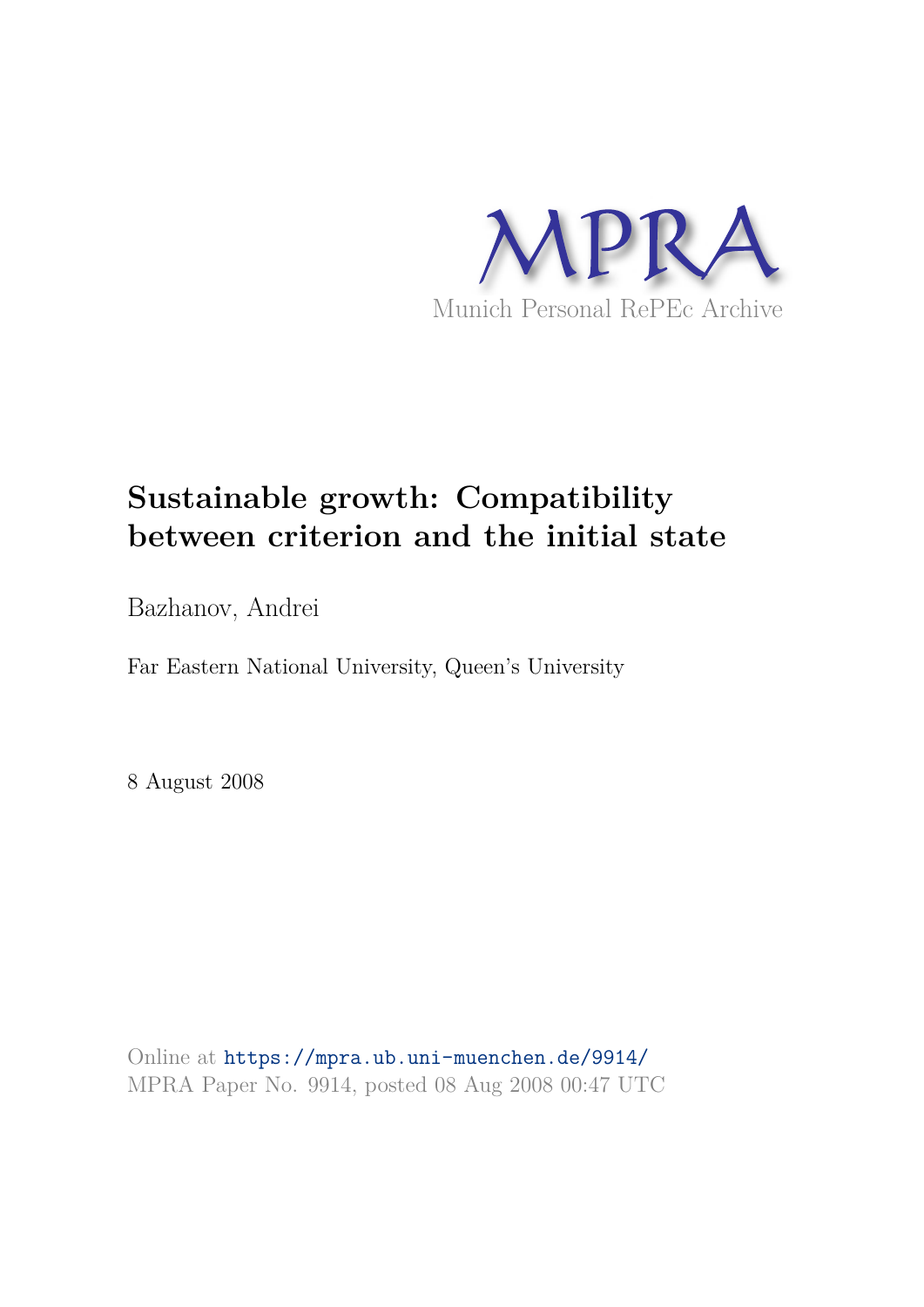# Sustainable growth: compatibility between criterion and the initial state

Andrei V. Bazhanov

#### Abstract

There is a large body of research devoted to our understanding of sustainable growth in resource based economies. Some of this research is inapplicable to the real economy. This is a result of inconsistency between the commonly used criteria and the initial state of the real economy. The inconsistency can lead to either inferior, unsustainable, or nonexistent optimal paths of consumption per capita if the criterion is not linked to the initial state. We demonstrate this in a model of the Dasgupta-Heal-Solow-Stiglitz variety with the constant consumption per capita as a benchmark criterion. Our results show that the inconsistency in this case can imply Pareto inferior paths of consumption per capita.

Key words: essential nonrenewable resource, sustainable extraction, criterion inconsistency, Hartwick Rule JEL : O13; Q32; Q38

# 1 Introduction

Koopmans (1965) argued that "Ignoring realities in adopting 'principles' may lead one to search for a nonexistent optimum, or to adopt an 'optimum' that is open to unanticipated objections" (p. 229). Koopmans showed for the simple model that depending on the formulation of the criterion, the optimal path could not exist. Unfortunately, the problem of consistency of a criterion with the opportunities of the specific economy to realize the optimum has not been adequately addressed in the subsequent literature.<sup>1</sup>

<sup>&</sup>lt;sup>1</sup> There are studies that show that sustainability of consumption level and timeconsistency of intertemporal consumption paths depend on the initial value of capital for the maximin programs (e.g. Leininger, 1985). A recent example of incompatibility of a criterion with the specific economy can be found by analyzing Stollery (1998). He examined the problem of a resource-extracting economy causing global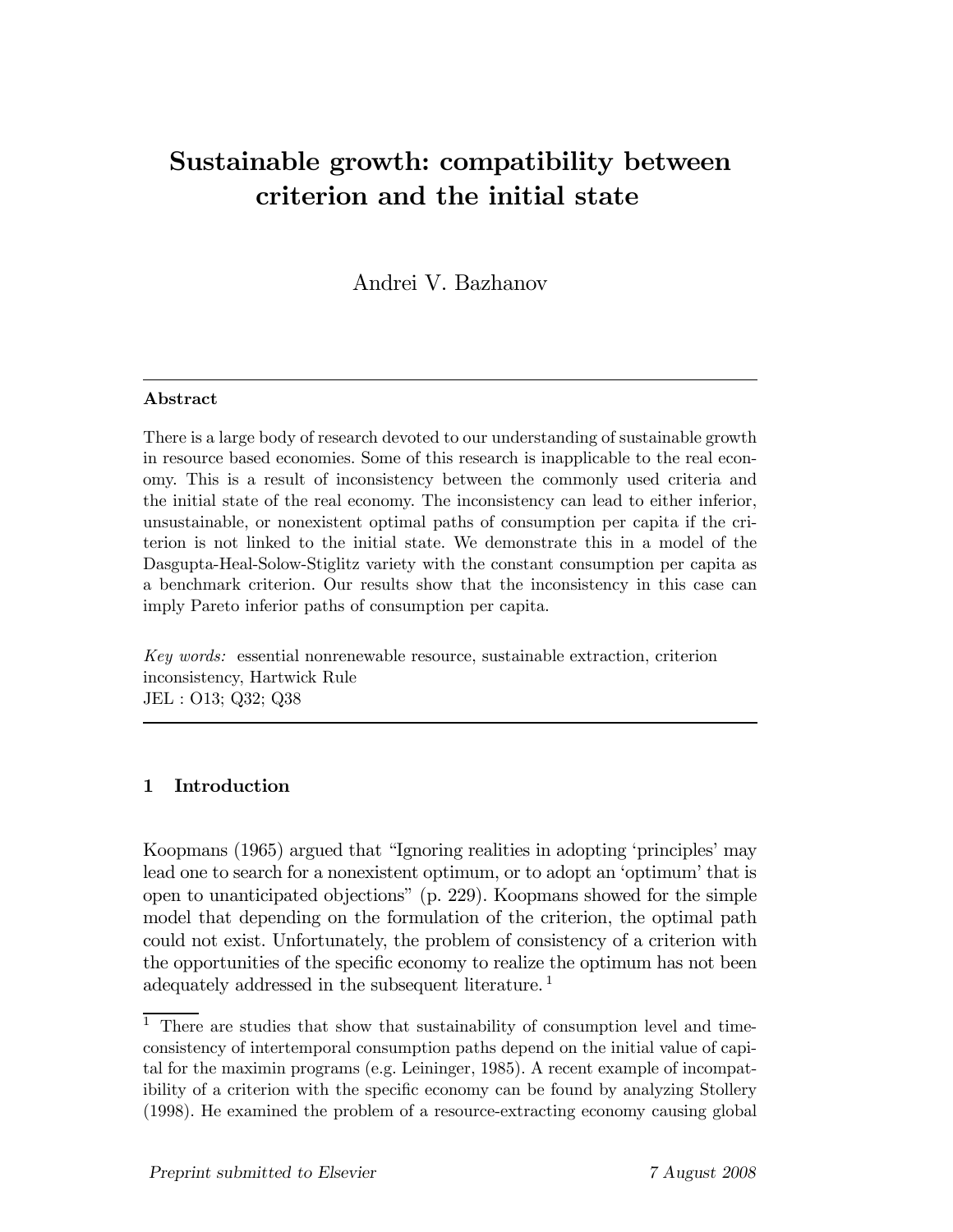We claim in this paper that either the unsustainable  $2$  or the Pareto inferior path of per capita consumption can be obtained in the real ("non-optimal") economy, if the economy follows a criterion that is not linked to the initial state of the economy<sup>3</sup> or, in other words, if "preferences are not adjusted to opportunities" (Koopmans, 1965, p. 253). We use here a conventional model in order to construct an example showing that a "non-optimal" resource-based economy enters a Pareto inferior path of development when it tries to follow a criterion that is not linked to the initial state (implies an initial state different from the given state of the economy). Besides theoretical goals, the paper contains a "technical" result of the methodology of transition of the nonoptimal economy from the given initial conditions to the initial state implied by the criterion.

We use for simplicity the constant consumption criterion. Solow (1974) used this criterion as a result of application of the maximin (Rawls, 1971) to the question of just intertemporal allocation of an essential nonrenewable resource. The constant consumption over time for the Dasgupta-Heal-Solow-Stiglitz model (DHSS) (Dasgupta and Heal, 1974; Solow, 1974; Stiglitz, 1974) is implied by the Hartwick Investment Rule (Hartwick, 1977). This result is obtained under the standard Hotelling Rule. The Rule implies that the rate of extraction  $r(t)$  must always be declining, including the starting point  $(dr(0)/dt = r(0) < 0)$ . Moreover, the optimal initial value of  $\dot{r}(0)$  is strictly defined in the framework of the DHSS model for the maximin-optimal paths. <sup>4</sup>

But what if we want to apply this criterion to the specific economy, whose technology and (or) the initial state are not compatible with the requirements of the criterion?<sup>5</sup> For example, if the elasticity of factor substitution is less than unity then the economy with a nonrenewable resource will collapse regardless of any efforts in saving (Dasgupta and Heal, 1979) and therefore this

warming and following the constant-utility optimal path. One can easily check that this criterion is not compatible with the Cobb-Douglas technology for plausible initial states by assuming constant extraction during some period. The plausible initial states imply in this framework unsustainable extraction, fast growth of temperature and collapse of the economy.

<sup>2</sup> We consider weak sustainability in a sense of non-decreasing per capita consumption over time.

 $3\,$  By linking a criterion to the initial state we imply that a criterion must be specified for the given technology and the given set of initial conditions. We think that a methodology of criterion specification deserves separate attention.

<sup>&</sup>lt;sup>4</sup> This value depends on the initial rate of extraction  $r(0)$ , amount of reserve s<sub>0</sub> and technological parameters of the economy (formula (5)).

<sup>&</sup>lt;sup>5</sup> We assume here that stickiness of both the extraction and saving prevents the economy from changing the initial conditions instantly (see Section 3) implying the necessity of a transition period for switching to the "optimal" path in a smooth way.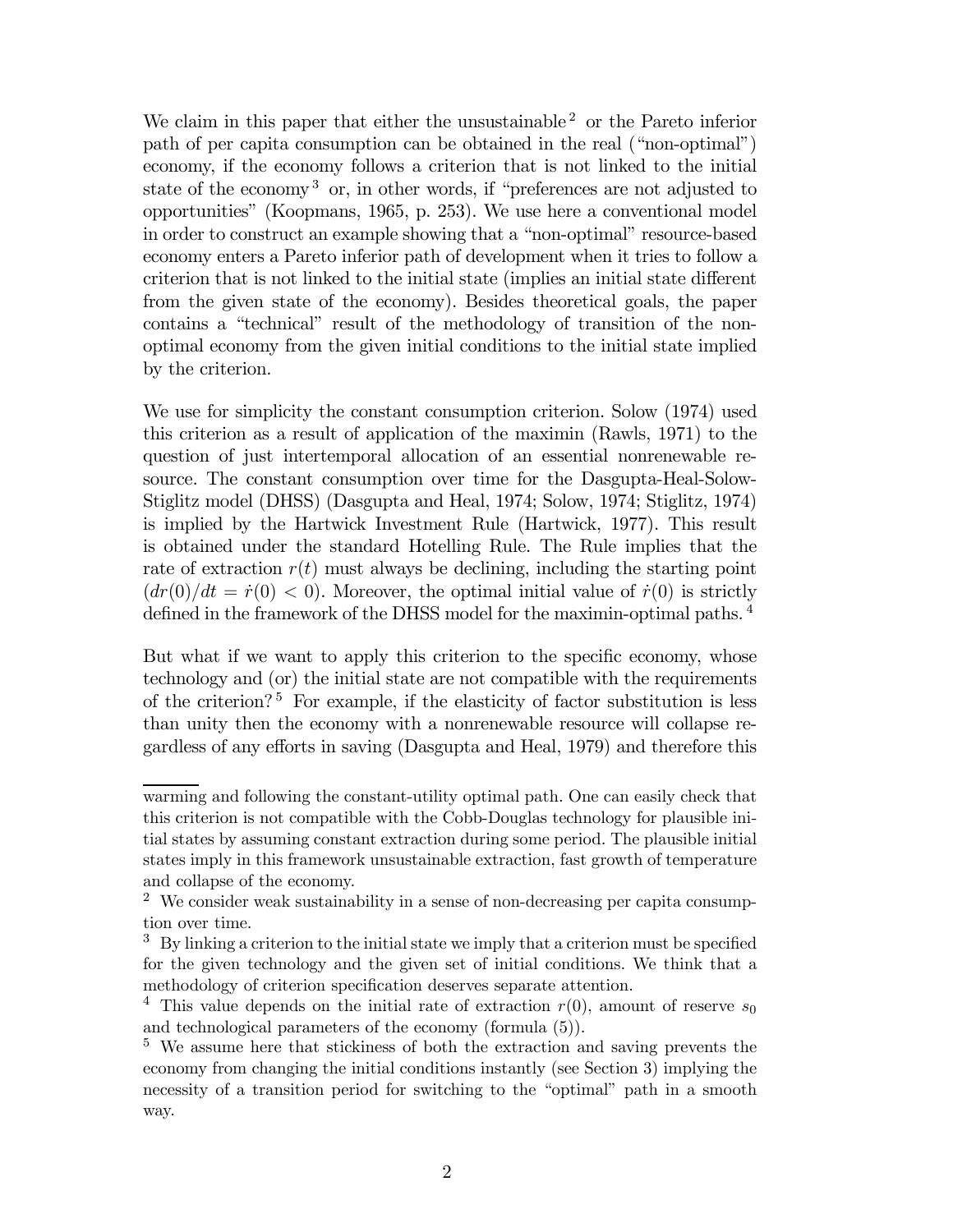economy is not compatible with the criteria implying nondecreasing consumption. The unit-elasticity Cobb-Douglas economy can exhibit various patterns of declining, growing, and constant per capita consumption depending on the initial conditions and on the paths of saving and extraction. Therefore it is natural to expect that a sustainable and optimal consumption path implied by a plausible criterion can be Pareto inferior to some feasible path in this economy (combined with the specific initial conditions) if this criterion is not "linked" parametrically to the "opportunities" of the economy.

Assume that there are some phenomena in the economy (simple externalities and government interventions), whose combined effect can be expressed in terms of the tax/subsidy on the resource extraction. Due to these phenomena the resource price does not already satisfy the standard Hotelling Rule and the Rule is formulated in a modified form. <sup>6</sup> Assume that at the initial moment the modified Hotelling Rule implies growing rate of extraction  $(\dot{r}(0) > 0)$ that is consistent with the historical world oil extraction data for the last 25 years (Fig. 1a). The growing extraction is unsustainable since the limited reserve of the essential resource will eventually cause the resource exhaustion in finite time and decline of consumption to zero. In the general case of the DHSS model the economic unsustainability can be two-dimensional when an economy follows an unsustainable pattern of saving (e.g. decreasing capital to zero) in addition to unsustainable extraction. For simplicity we assume that the economy invests in the optimal way for the standard DHSS model with respect to the constant-consumption criterion, namely it follows the Hartwick Saving Rule. <sup>7</sup>

In our numerical examples we show that there is a sustainable path of extraction linked to the initial conditions and implying the consumption path that is Pareto superior to the one along the "optimal" path after the moment of switching. Namely, the consumption along this path follows quasi-arithmetic growth under the standard Hartwick Rule. This looks more attractive than the same pattern of growth with the positive net saving (Hamilton et al., 2006), since it does not require decreased consumption from the present generation.

<sup>6</sup> The most recent analysis of the reasons of distortion in the Hotelling Rule in its original form and alternative formulations of the Rule, reconciling it with the observed patterns of price and extraction, can be found in (Gaudet 2007).

<sup>7</sup> It is known that the world's patterns of saving are rather persistent over time despite changes in government policies. The share of saving oscillates around 20-24 percent of GDP (see e.g. IMF data). There is also evidence (e.g. Pearce and Atkinson 1993) showing that net investment, which takes into account natural capital, is around zero for some countries (Mexico, Philippines) and is mixed positive and negative for some others. Hamilton et al (2006) also obtained mixed result examining the satisfaction of the Hartwick Rule for 70 countries. Therefore our assumption about Hartwick Rule as given and independent on government policy has some justification.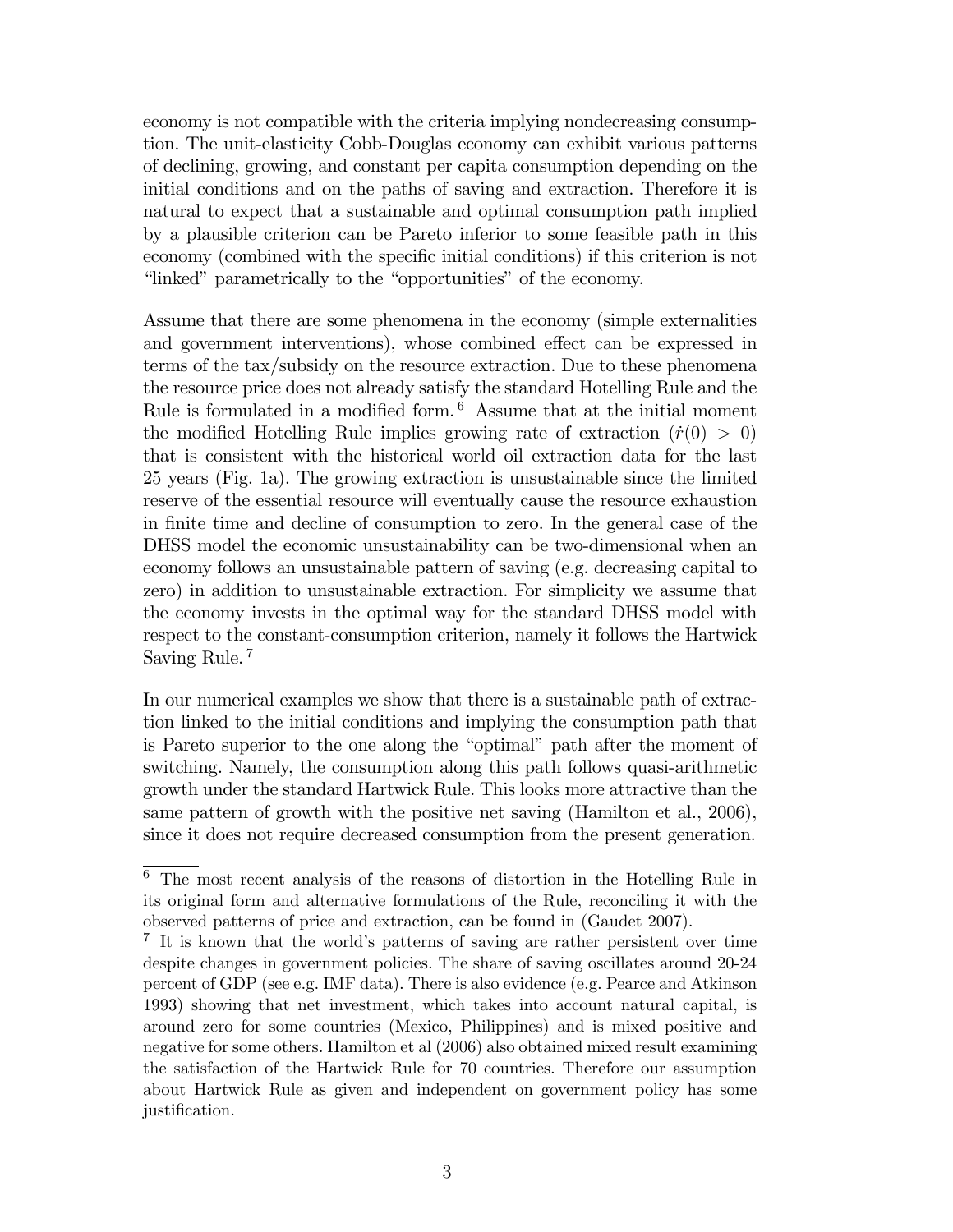We describe the model in Section 2; discuss the nature of stickiness of extraction and saving (that imply the necessity of the transition period) in Section 3; formulate the problem of smooth transition to the "optimal" path in finite time in Section 4; describe an economy-linked path in Section 5 and the transition extraction paths in Section 6; Section 7 provides theoretical results on the impossibility of switching in finite time to the "optimal" path along the "optimal" transition path; Section 8 examines the paths of consumption along the different paths of extraction; Section 9 concludes.

# 2 The model

We use the DHSS model with the Cobb-Douglas technology. For simplicity we consider the case with zero population growth<sup>8</sup>, zero cost of extraction and technological progress compensating for capital depreciation. The last assumption allows us to consider the basic DHSS model for the cases with a growing economy that is important for our numerical examples. Plausible patterns of technological progress compensating for capital depreciation were examined in (Bazhanov, 2007b). All the paths such as output  $q(t)$ , consumption  $c(t)$ , produced capital  $k(t)$  and so on are defined below in per capita units. Namely, output is  $q = f(k,r) = k^{\alpha}r^{\beta}$ , where r - current resource use,  $r = -\dot{s}, s$  · per capita resource stock  $(\dot{s} = ds/dt), \alpha, \beta \in (0, 1)$  are constants. Prices of capital and the resource are  $f_k = \alpha q/k$  and  $f_r = \beta q/r$ , where  $f_x = \partial f / \partial x$ . Per capita consumption is  $c = q - \dot{k}$ . The Hartwick Rule implies  $c = q - rf_r$ , or, substituting for  $f_r$ , we have  $c = q(1 - \beta)$  that means that instead of  $\dot{c} = 0$  we can check  $\dot{q} = 0$ . Hence, in the standard DHSS model of a decentralized economy the path of extraction can be derived from the asset equilibrium condition (the standard Hotelling Rule)  $\dot{f}_r/f_r = f_k^9$  that implies  $\alpha\beta q/k + \dot{r}(\beta - 1)/r = f_k = \alpha q/k$  or

$$
\dot{r}/r = -\alpha q/k. \tag{1}
$$

Then

$$
\dot{q}/q = \alpha \dot{k}/k + \beta \dot{r}/r = \beta(\alpha q/k + \dot{r}/r) = 0
$$
\n(2)

<sup>8</sup> In fact, numerous literature on sustainable development starting T. Malthus work in 1798 and some recent papers, e.g., (Brander 2007) consider the population growth as the main threat to sustainability. The debates on this problem are concentrating around the estimate of the constant that could be the limit to the population growth. Hence, we can assume that the population is already stabilized on this limit.

<sup>&</sup>lt;sup>9</sup> Assume that all the derivatives exist and the change of price  $\dot{f}_r$  is continuous in time that is consistent with historical data (e.g. Gaudet, 2007) if we neglect the short-run oscillations.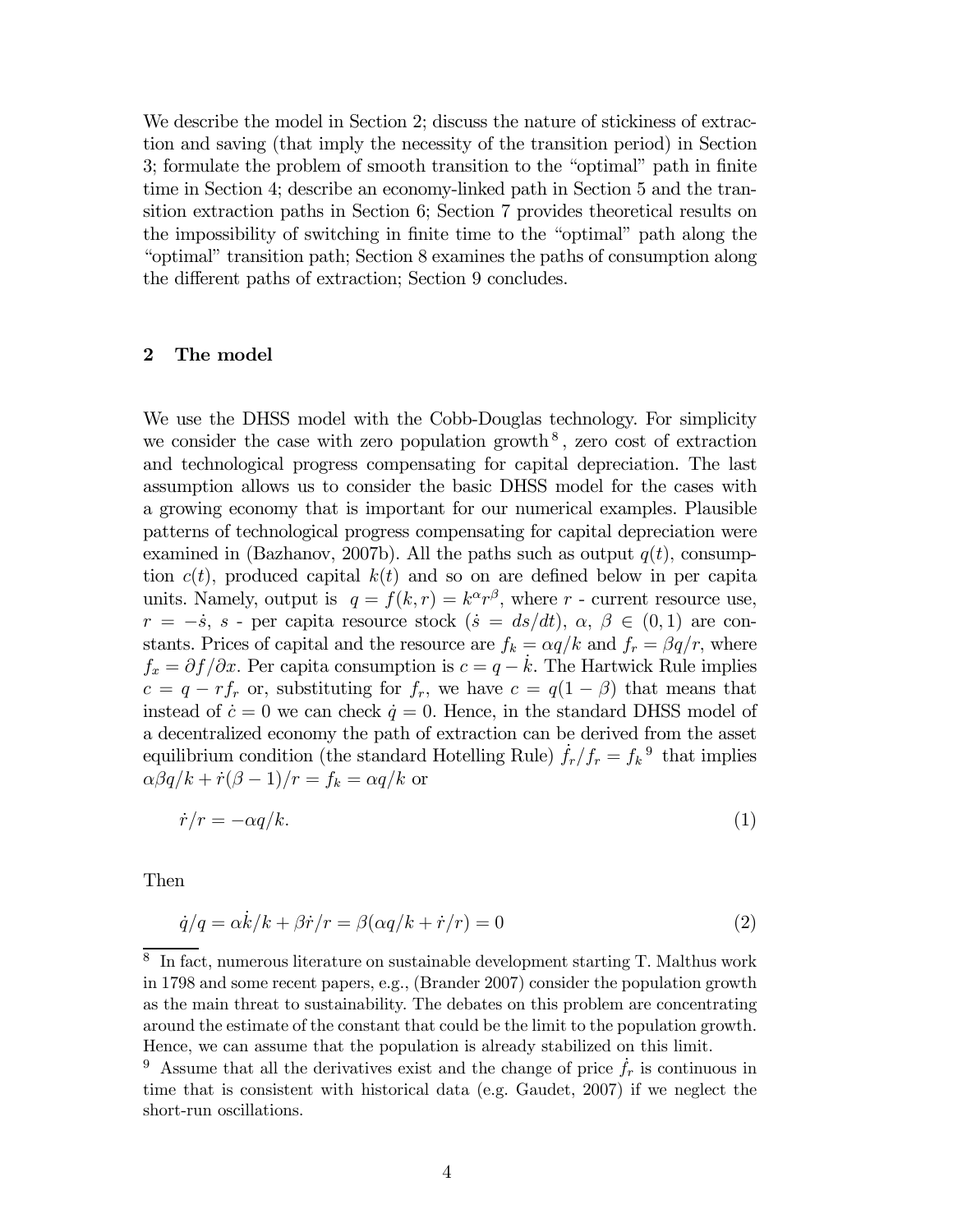

Fig. 1. World oil a) extraction (mln  $t$ /year); b) extraction changes: historical data (before 2006); "optimal" path (dotted); transition curve (solid).

that means that we really have  $\dot{q} = \dot{c} = 0$  or  $q = const$  (equilibrium coincides with optimum for  $\dot{k} = \beta q$ . Then  $rf_r = \beta q = const$  and we have  $\dot{k} = \beta q =$ const for deriving  $k(t)$  and equation (1) for deriving  $r(t)$  together with the initial conditions  $r(0) = r_0$  and  $s(0) = s_0$  to find constants of integration. Here  $s_0$  is the given resource stock that must be extracted over infinite time:  $s_0 = \int_0^\infty r(t)dt$ . Then we have

$$
r_H(t) = r_0 \left[ 1 + r_0 \beta t / s_0 (\alpha - \beta) \right]^{-\alpha/\beta},\tag{3}
$$

where  $\alpha > \beta$  (Solow condition) and

$$
\dot{r}_H(t) = -\ddot{s}(t) = -\alpha r_0^2 / s_0(\alpha - \beta) \left[1 + r_0 \beta t / s_0(\alpha - \beta)\right]^{-(\alpha + \beta)/\beta}.
$$
 (4)

Since the resource is essential, the equilibrium path (3) asymptotically approaches zero (dotted line in Fig. 1a) under the optimal path of saving and the path of extraction changes  $\dot{r}_H(t)$  (dotted line in Fig. 1 b)) also approaches zero, but starting from negative value

$$
\dot{r}_{0H} = -\alpha r_0^2 / s_0(\alpha - \beta). \tag{5}
$$

The conventional approach (e.g. Solow, 1974; Hartwick, 1977; Stollery, 1998; Asheim et al., 2007) seeks in the DHSS model the optimal pattern of saving given the initial values  $s_0$  and  $k_0$ ; the pattern of extraction is derived as the equilibrium path from the corresponding formulation of the Hotelling Rule. We assume here that the pattern of saving is optimal with respect to our criterion and it does not change over time. However, there are phenomena (including some externalities) expressed in terms of tax and modifying the Hotelling Rule. These phenomena cause the corresponding deviations in the path of extraction. We assume that there exists a one-to-one correspondence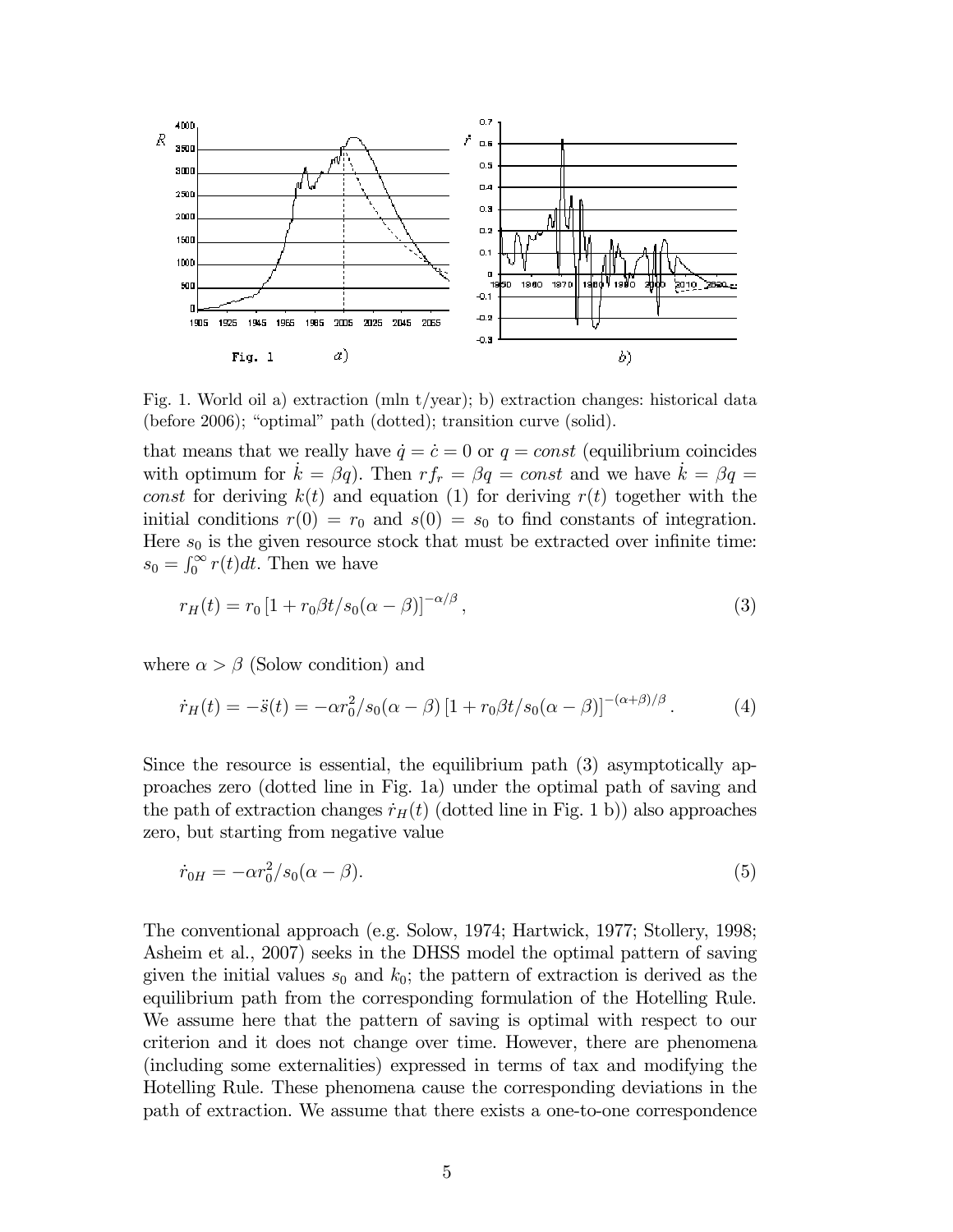between the equilibrium path of extraction and the government's policy that is also expressed in terms of tax. Then, for simplicity, we can consider the path of extraction as a control variable implying that actually it is the equilibrium path that is controlled by the corresponding government's policy. Therefore, we will consider the resource extraction data as given instead of the given initial capital. <sup>10</sup>

We assume that the Hotelling Rule is modified by phenomena that cause deviation of equilibrium paths from the optimal ones. Some of these phenomena (e.g. insecure property rights, market structure etc., see (Gaudet, 2007)) cannot be changed immediately. Hence, it supports the assumption about stickiness of extraction and prevents the economy from realizing the path (3) at  $t = 0$  and so we must switch to this path along some "smooth continuation" (solid line in Fig. 1a) after 2006).<sup>11</sup> The definitions in the following section reflect these restrictions.

#### 3 Stickiness in the DHSS model

The constant consumption in the standard DHSS model is the result of 1) total investment of oil rent in capital  $(k = rf_r)$  and 2) fulfillment of the standard Hotelling Rule  $(f_r/f_r = f_k)$ . For simplicity we have assumed that our specific economy deviates from the optimal one only in one "dimension of sustainability", namely, in an unsustainable pattern of extraction. This extraction is the result of influence of various phenomena (including externalities and government policy), which can be expressed in terms of tax  $T(t)$ and which result in modification of the Hotelling Rule. This implies that if  $p(t)$  is the "equilibrium Hotelling price" without distorting phenomena and  $f_r(t) \equiv f_r[p(t),T(t)] = p(t) + T(t)$  is the observable price with distortions, then the ratio  $f_r/f_r$  is not already equal to the rate of interest. We can write it in the general form of a dynamically changing equilibrium condition:

$$
\dot{f}_r/f_r = f_k + \tau(t),\tag{6}
$$

<sup>&</sup>lt;sup>10</sup> There is a relationship between  $k_0$  and  $r_0$  in the DHSS model with the given saving rule (formula (13)) that involves the initial values for extraction. The data for the oil extraction and GDP growth are more available than that for the amount of capital. Therefore, it is more convenient in our case to express  $k_0$  in terms of extraction data.

<sup>&</sup>lt;sup>11</sup> We assume that the government can use all the instruments such as taxes (Karp and Livernois, 1992), regulations (Davis and Cairns, 1999), and education (Caillaud et al., 1988; Pezzey 2002; Grimaud and Rouge 2005) that can influence the externalities in the economy and the corresponding rate of extraction. So we will concentrate on some normative and technical problems that arise during the switching in finite time to the path with desirable properties.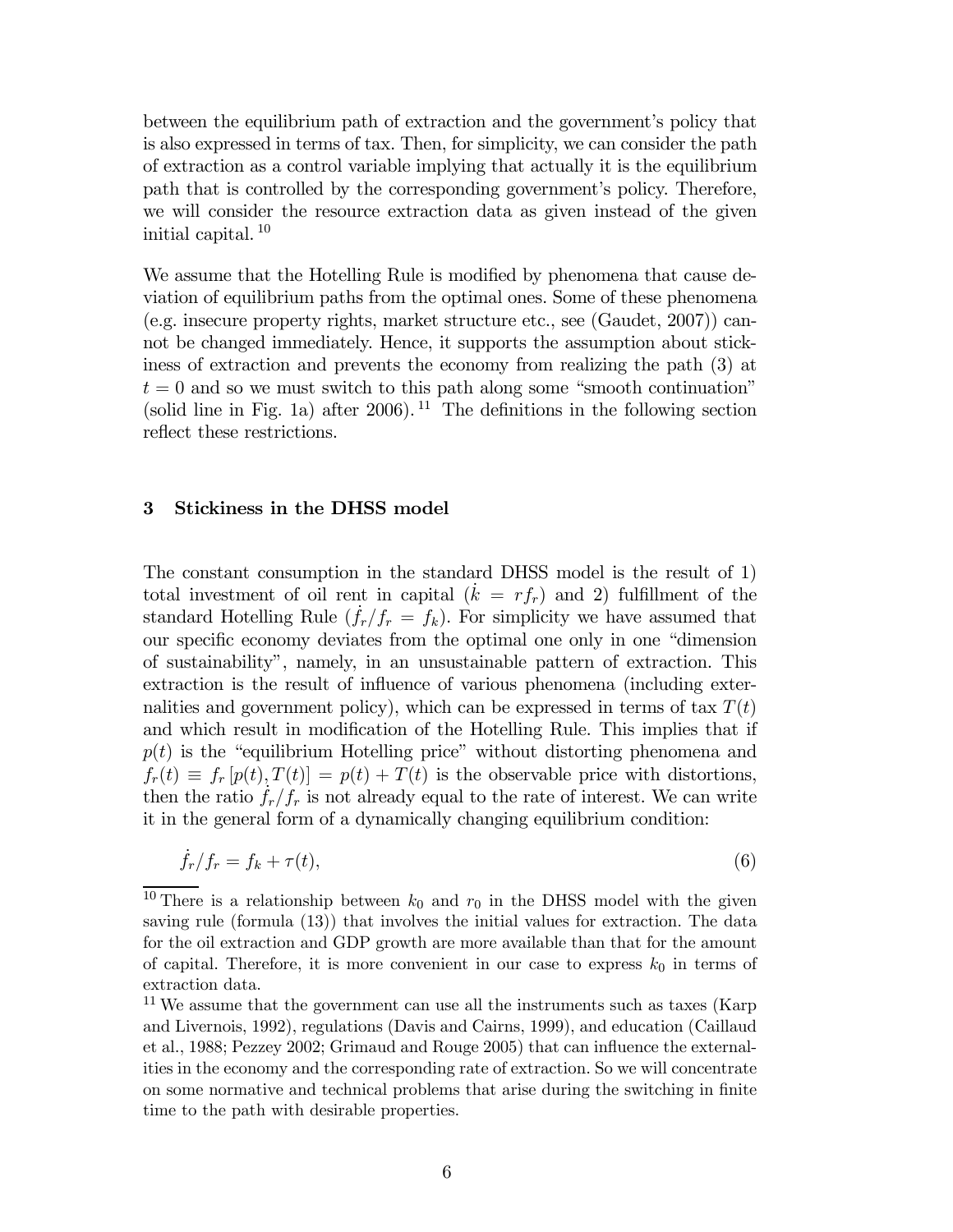where  $\tau(0) \neq 0$  in general case and  $\tau = 0$  when  $T = 0$  (standard Hotelling Rule). Assuming the existence of the derivatives and continuity of  $p(t)$  implies that  $T(t)$  is continuous. Also by assumption,  $f_r$  is continuous. Then (6) implies that  $\tau(t)$  is continuous given that  $f_k$  is continuous in the DHSS model. We can rewrite (6) as follows:  $\dot{f}_r = f_r(f_k + \tau)$  or  $f_r(f_k + \tau) =(\partial f_r/\partial k) \cdot \dot{k} +(\partial f_r/\partial r) \cdot \dot{r}$ . Since  $f_{rk} = \alpha f_r/k$ , we have  $f_r(f_k + \tau - \alpha k/k) = -f_{rr} \cdot \hat{s}$  that gives us

$$
f_r[p(t),T(t)] = m(t) \cdot \ddot{s}(t),\tag{7}
$$

where  $m(t) = -f_{rr}/(f_k + \tau - \alpha k/k)$ . One can see that in this formulation the Hotelling Rule is equivalent to the Second Law introduced by Newton in 1687 to account for inertial effects. Here the reason for changes in the amount of s (extraction) is the price  $f_r$ , <sup>12</sup> the acceleration is  $\ddot{s}$ , and the coefficient m shows how much effort in terms of taxes must be applied in order to change the acceleration by one unit. In other words, the Hotelling Rule gives us the exact expression for the coefficient of inertia or stickiness of extraction that equals the ratio of the negative slope of the demand curve  $(-f_{rr} > 0)^{13}$  over the rate of change of the observable resource price  $(f_k + \tau)$  less the product of the price elasticity of capital  $\alpha$  and the rate of capital growth  $k/k$ . The U.S. price data for the period 1870-2004 (Gaudet, 2007) shows that the rates of change of price for a number of nonrenewable resources including oil were oscillating around zero. The product  $\alpha \dot{k}/k$  is also close to zero at  $t = 0$  and asymptotically approaches zero with  $t \to \infty^{14}$  that implies rather high values of  $m$ . This means, that the government should make a serious effort in terms of taxes in order to change significantly the pattern of extraction  $(\dot{r})$ . Another question is if it can be changed in a discontinuous way? Our assumption about continuous change of price in the long run (continuous trend), supported by historical data, implies continuity of the Hotelling Rule modifier  $\tau(t)$ . From this and from continuity of  $f_{rr}$ ,  $f_k$ , and  $k/k$  in the DHSS model, we obtain that  $m(t)$  is also continuous. Then, from equation (7) and from the continuity of  $f_r$ , we have that  $\ddot{s}$  must also be continuous that justifies our assumption about the impossibility of changing  $\dot{r}$  instantly.

Hence, the combination of non-optimal initial conditions  $(\dot{r} > 0)$  with the stickiness cause the path of extraction that is non-optimal, at least in the small neighborhood of  $t = 0$ , in the sense of our criterion (constant consumption) that we consider as an example of "preferences not adjusted to opportunities".

 $^{12}\,\rm{It}$  will be profit when the cost of extraction is not zero.

<sup>&</sup>lt;sup>13</sup> We can express the slope via  $E_d(r)$  (the price elasticity of demand):  $-f_{rr}$  =  $[f_r/r]/E_d(r)$  that implies (the other values given) that the less is the elasticity the greater is  $m$ . As is known, the price elasticity of demand for oil is significantly less than unity.

<sup>&</sup>lt;sup>14</sup> For the standard DHSS model (Hartwick, 1977)  $\dot{k}/k = \beta q_0/(k_0+\beta q_0t)$  that equals to  $\beta q_0/k_0$  at  $t = 0$  that is less than unity.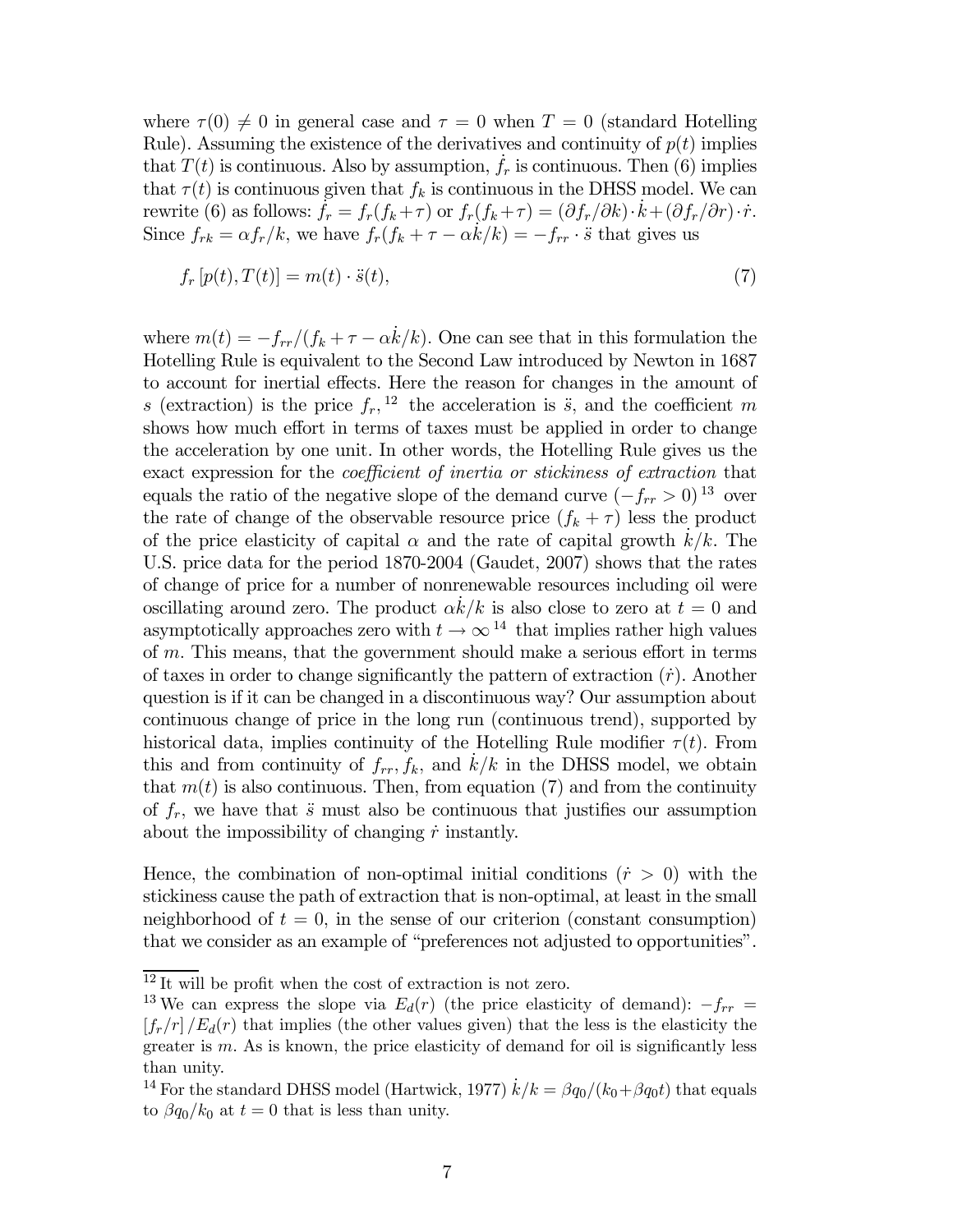Therefore, we will try to catch up to the "optimal" path in finite time along a transition path in the first (transition) period and we will have to find this path among non-optimal curves. We set down these assumptions below in definitions 1 and 2.

**Definition 1** An *intertemporal program*  $\langle f(t), c(t), k(t), r(t) \rangle_{t=0}^{\infty}$  is a set of paths  $f(t)$ ,  $c(t)$ ,  $k(t)$ ,  $r(t)$ ,  $t \geq 0$  such that  $f(t) = f[k(t), r(t)]$  and  $c(t) =$  $f(t) - k(t)$ .

We use below the notation  $(x_1,...x_n) \gg 0$  if  $x_i > 0$  for all  $i = \overline{1,n}$ .

**Definition 2** For positive initial stock of capital and resource  $(k_0, s_0) \gg 0$  the set of the programs  $F = \{ \langle f(t), c(t), k(t), r(t) \rangle_{t=0}^{\infty} \}$  is a feasible sheaf at  $t = 0$ and each of the paths  $f(t)$ ,  $c(t)$ ,  $k(t)$ ,  $r(t)$  is a feasible path if any program  $\langle f(t), c(t), k(t), r(t) \rangle_{t=0}^{\infty}$  from F for all  $t \geq 0$  satisfies the conditions:

1)  $(f(t), c(t), k(t), r(t)) \gg 0;$ 

2)  $r(t)$ ,  $k(t)$ ,  $c(t)$  are continuously differentiable and

 $\sup_{t,\Delta t} |(\dot{r}(t+\Delta t)-\dot{r}(t))|/\Delta t| \leq \Delta \dot{r}_{\text{max}} < \infty;$ 

3)  $f(t)$  is twice continuously differentiable;

4) 
$$
\int_t^{\infty} r(t)dt \leq s(t);
$$

5) 
$$
s(0) = s_0, r(0) = r_0, \dot{r}(0) = \dot{r}_0, \dot{q}(0)/q(0) = \dot{q}_0/q_0.
$$

Our assumption about one-to-one correspondence between government policy and the rates of extraction permits the use of the path of extraction  $r(t)$  as a control variable, bearing in mind that this path is just a result of changes in the equilibrium conditions. We use regular definition of the optimal path in the problem of maximization of a welfare criterion  $W[r(t)]$ .

**Definition 3** The feasible path  $r^*(t)$  is optimal if  $W[r^*(t)] \geq W[r(t)]$  for any feasible path  $r(t)$ .

In our example, the welfare criterion  $W[r(t)] = \max_r \min_t c[r(t)]$  means constant consumption over time (Solow, 1974) if a feasible set is not restricted. In the case of the DHSS model and the given saving rule, the initial value of consumption  $c_0$  is expressed via the initial values for extraction and for the growth of output (section 8). Therefore, definition 2 implies that  $c_0$  is also given and we cannot change it nonsmoothly due to conditions 2) and 3). This follows nonuniqueness of the optimal path since we cannot already increase  $c_0$ by reallocating the resource among generations (or by changing the pattern of saving as in (Solow, 1974)). Then optimal are all the paths (including unsustainable) that fill the rectangle in Cartesian plane  $(t, c)$  with the left bottom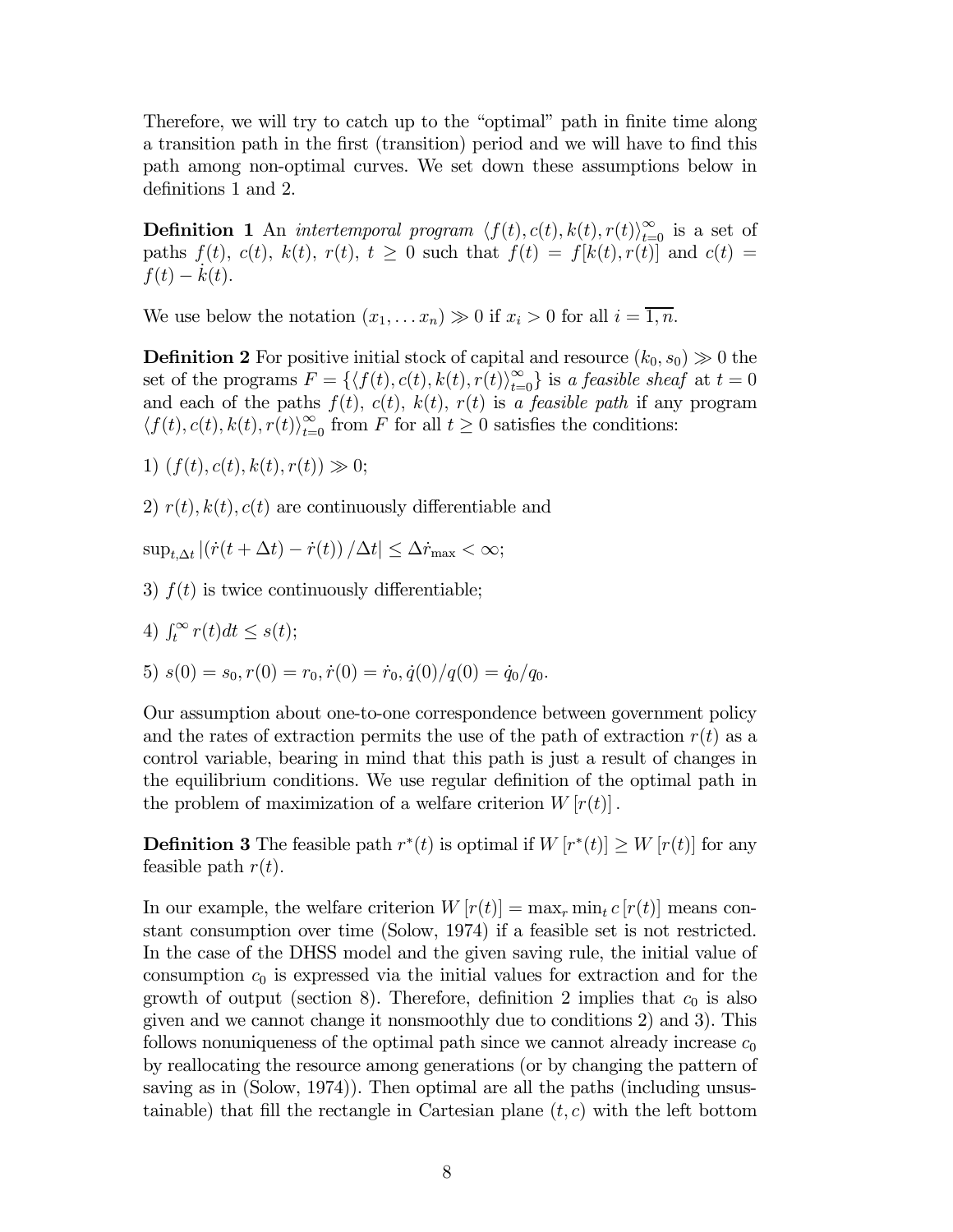corner  $(0, c_0)$  and with the right upper corner  $(\infty, \infty)$  including lower side of the rectangle and excluding all other sides. This nonuniqueness makes it possible to introduce another criterion connected with sustainability. Conventional interpretation of the maximin is the constant-consumption path, therefore we again assume that the government uses this criterion as a simple example of ethical preferences that are not linked to the specific economy and that imply a sustainable path. <sup>15</sup>

In a normative sense, the restriction  $\Delta \dot{r}_{\rm max} < \infty$  means that the change of the rate of extraction can be reduced without losing consumption only in continuous way with the rate not exceeding  $\Delta \dot{r}_{\text{max}}$ . This value is defined e.g. by the rate of introducing substitute technology, which does not use the nonrenewable resource (e.g. solar plants). It follows directly from the production function  $q = k^{\alpha} r^{\beta}$ , since only an adequate instant increment of capital can compensate for a sharp fall in the resource supply. However, in a closed economy the instant additional investment means the same instant fall in consumption that makes impossible a "fair" nonsmooth switch to sustainable development. We estimate below the pattern of "additional" (foreign) investment, which can compensate for a nonsmooth fall in extraction for a simple example with a Cobb-Douglas technology. Suppose that extraction was changed at  $t = 0$  in a discontinuous way:

$$
\dot{r}(t) = \begin{cases} \dot{r}_0 > 0, \ t = 0, \\ \dot{r}_1 < 0, \ t = dt, \end{cases} \tag{8}
$$

where  $dt > 0$  is small enough. The question is: which pattern of k can maintain a constant level of consumption during the period  $t \in [0, dt)$ ? Assume that the paths of extraction and current capital  $(k_0 + k_0t)$  are linear for any  $t \in [0, dt)$ . Looking for such a path of capital  $k_0+k_1(t)$  that  $k_1(0) = 0$  and  $\Delta c = c(t)-c_0 = 0$ 0 for any  $t \in [0, dt)$ , we obtain (Appendix C) that the instant increment in the rate of growth of capital must be  $k_1(0)/k_0 - k_0/k_0 = (\beta/\alpha)(\dot{r}_0/r_0 - \dot{r}_1/r_0) > 0.$ 

It is interesting to examine the behavior of the economy, depending on the specific functions introducing substitute technology. However, we think that this problem needs different specification of the model and deserves special attention. For the purpose of the current paper we assume that the feasible dynamics of introducing substitute technology affects the path of extraction only at the point with maximum  $|\Delta \dot{r}|$ . Therefore, for the numerical examples below it is enough to estimate  $\Delta \dot{r}_{\text{max}} = 0.1$  from historical data (Fig. 1b).

<sup>15</sup> In comparison, say, with the positively discounted utilitarian criterion that implies the path of consumption declining to zero in the standard DHSS model for any positive rate of discount (Dasgupta and Heal, 1974 & 1979).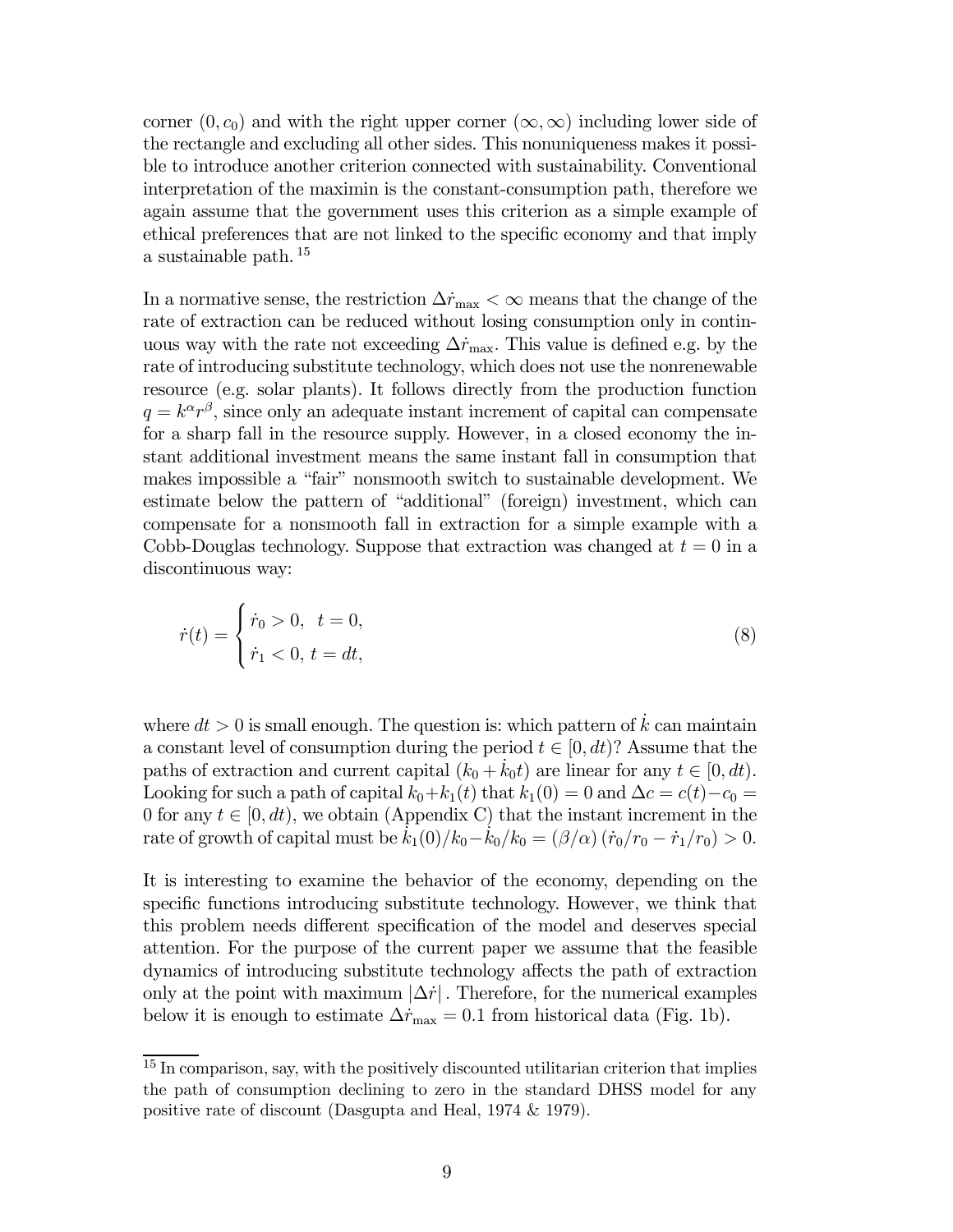#### 4 Formulation of the transition problem

For the economy  $q = k^{\alpha} r^{\beta}$  given the initial reserve  $s(0) = s_0$  and the initial conditions  $r_0$ ,  $\dot{r}_0$ ,  $\dot{q}_0/q_0$ , <sup>16</sup> we are going to find among the feasible paths (definition 2, Section 3) such a path of extraction  $r(t)$  and such a finite moment of time t that  $r(0) = r_0$ ,  $\dot{r}(0) = \dot{r}_0$ , and

$$
\dot{r}(\tilde{t}) = -\alpha r^2(\tilde{t}) / \left[ s(\tilde{t})(\alpha - \beta) \right].
$$

In other words, a finite moment of time  $\tilde{t}$  must be such that the change of the rate of extraction along the transition path coincides with the initial change of the rate of extraction (5) for the "optimal" path, given the current state as the initial. Besides these conditions we can require the optimality of the transition path  $r_{trans}(t)$  e.g. in a sense of minimum deviation from the optimal path during the transition period. The transition paths must be such that they can be used to describe the extraction with the specific initial conditions, they must be feasible, and they must allow for sustainable consumption in the long run. Then if we show that there is a feasible path of consumption, which is Pareto superior to the path, optimal with respect to our criterion, then it will mean that our criterion is inadequate to the "opportunities" of our specific economy. An example of such a path we introduce in the following section.

#### 5 Economy-linked growing consumption

We will consider an example of the program, which is linked to the initial set of the specific economy and which implies sustainable quasi-arithmetic growth of output and consumption under the standard Hartwick Rule. Existence of growing consumption in the DHSS model with the modified Hotelling Rule and the standard Hartwick Rule was shown e.g. in (Bazhanov, 2007c). <sup>17</sup>

Assume that  $f(k,r) = q = q_0(1 + t\lambda_1/\lambda_0)^{1/\lambda_1}$ , where  $q_0$  is the initial output and  $\lambda_0, \lambda_1$  – parameters. Then  $q = q_0(1 + t\lambda_1/\lambda_0)^{(1/\lambda_1 - 1)}$  that implies  $\lambda_0 = q_0/\dot{q}_0$ . The Hartwick Rule  $\dot{k} = \beta q$  follows  $c = (1 - \beta)q$  and  $k =$  $k_0 + \beta \lambda_0 \left[ q(1 + t\lambda_1/\lambda_0) - q_0 \right] / (1 + \lambda_1)$ . This gives us the path of extraction  $r = (qk^{-\alpha})^{1/\beta}$ . Below we will conditionally call this path the *economy-linked* extraction. Given r, the value of  $\lambda_1$  is defined by the condition  $s_0 = \int_0^\infty r dt$ .

<sup>&</sup>lt;sup>16</sup> These values imply the expressions for  $k_0$ ,  $q_0$ , and  $\dot{k}_0 = \beta q_0$  (Section 8).

<sup>&</sup>lt;sup>17</sup> We think that the questions about the properties of such kind of paths, about the specific conditions of their existence, and about the path of tax require separate attention.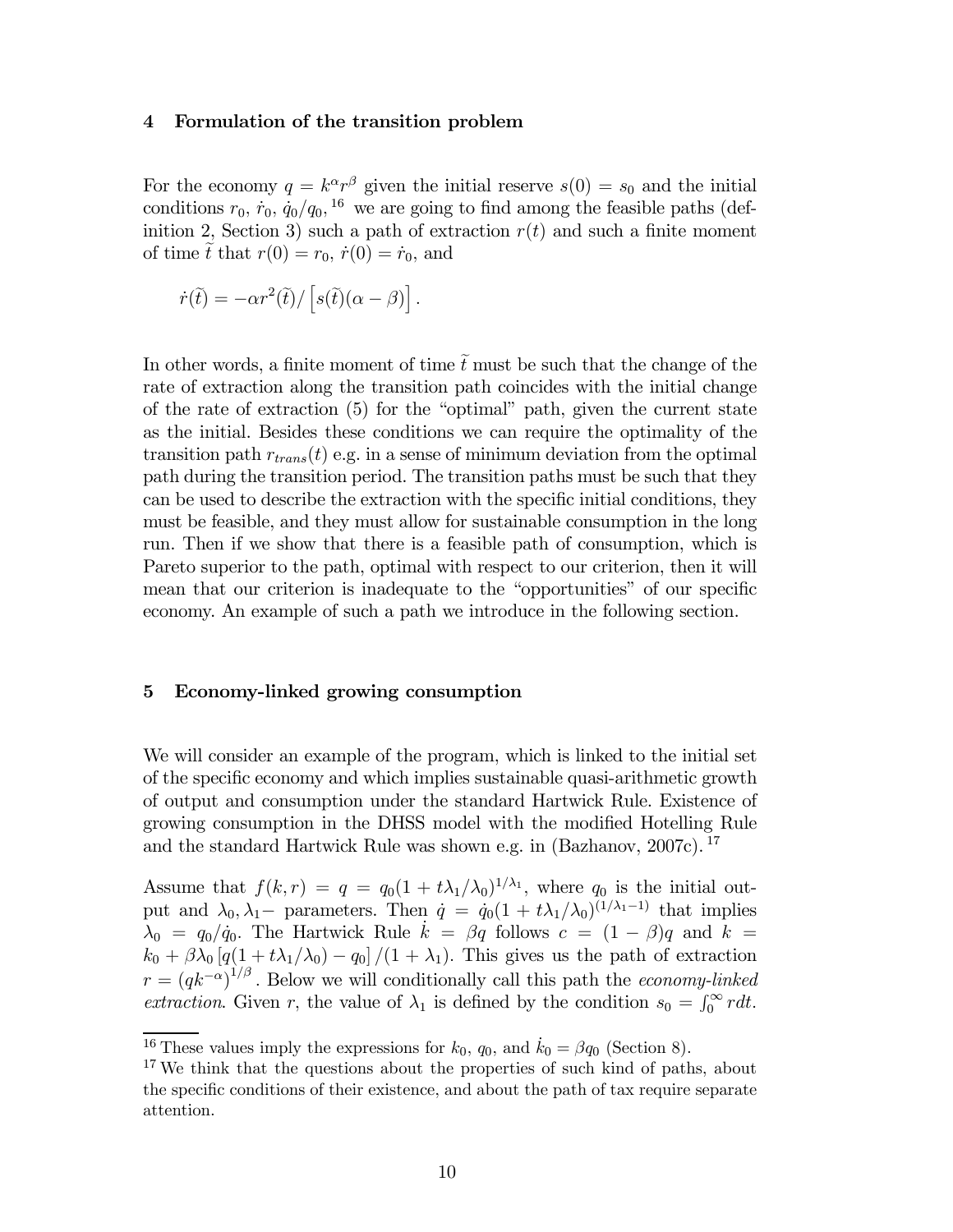We will construct below the offered set of programs  $\{\langle f(t), c(t), k(t), r(t) \rangle_{t=0}^{\infty}\}$ for an example with the world's oil extraction data. It is important for the goal of the paper that for some initial conditions (e.g.  $\dot{q} = 0$ ) these paths do not exist.

#### 6 Transition curves

For the transition period, we use the curves offered in (Bazhanov, 2007c). Assume that there exists a tax included in the term  $T(t)$  (equation (7), which can uniquely define any of these curves. The transition paths belong to the same class of rational functions as the "optimal" curve (3). The difference is in the numerator, which in the expression for the changes of extraction rate  $\dot{r}$ depends on  $t$  with a negative coefficient to control "smooth breaking" in the neighborhood of  $t = 0$ . Namely,  $\dot{r}(t)$  has the form of

$$
\dot{r}_{trans}(t, b, c, d) = (\dot{r}_0 + bt)/(1 + ct)^d,
$$
\n(9)

where  $b < 0, c > 0, d > 1$  (for convergence  $\dot{r}(t) \rightarrow -0$  with  $t \rightarrow \infty$ ). We have  $r_0 = r(0)$  to express b and then  $r(t)$  has a dependence on c and d in

$$
r_{trans}(t) = r_0 \left(1 + b_r t\right) / (1 + ct)^{d-1},\tag{10}
$$

where  $b_r = c(d-1)+\dot{r}_0/r_0$ . Coefficient  $c = c(s_0)$  is expressed from the condition  $s_0 = \int_0^\infty r dt$ .

Hence, we have a single independent parameter  $d$  that defines the shape of the curve (including its peak) and we can use this parameter as a control variable in some selected optimization problem

$$
F[r(t, d)] \to \max_{d}.
$$

These curves are of immediate interest for our transition problem since they can imply a nonmonotonic path of consumption. This means that the consumption along some of these paths can be growing at the initial moment and constant at the moment of switching to the "optimal" path.

We have assumed that due to the phenomena modifying the Hotelling Rule, our specific economy deviates from the "optimal" only in pattern of extraction while it is following the "invest resource rent" rule. It is known that the Hartwick Rule is necessary and sufficient for keeping consumption constant in the standard DHSS model under the standard Hotelling Rule. This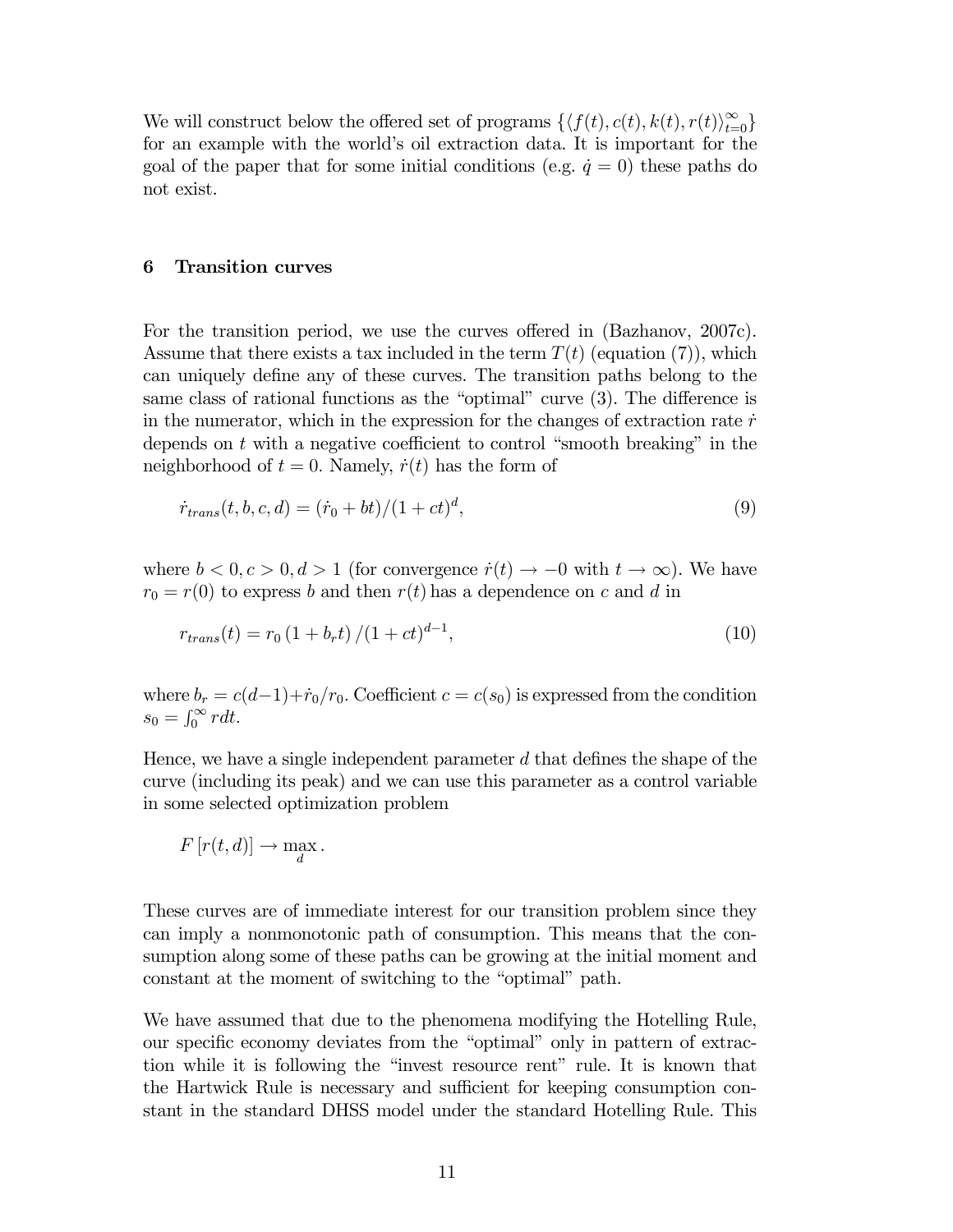implies that consumption in a non-optimal economy cannot be identically constant under the standard Hartwick Rule. It can be either asymptotically constant in the long run, declining to zero, or growing with no limit. This means that we cannot use the constant consumption criterion for deriving the optimal transition path since this path does not exist. However, we can consider a generalized form of this criterion, namely, a criterion of minimum deviation from the maximum asymptote for asymptotically constant consumption, which can be obtained in the specific non-optimal economy. This criterion includes identically constant consumption for the optimal economy as a specific case. This criterion for choosing the parameter  $d$  can be formulated as follows:  $F(d) = \min_d \max_t |c_{\max} - c(t, d)|$ , where  $c_{\max}$  is the maximum asymptote for the path with asymptotically constant consumption and  $c(t, d)$  is the path of consumption along the transition curve  $r(t, d)$ . This criterion implies the only optimal solution in the class of transition curves, namely the curve with  $d = \alpha/\beta + 2$  that is uniquely defined by the initial conditions. The optimum is unique because the consumption is asymptotically constant only along this curve while consumption along the curves with  $d < \alpha/\beta + 2$  is infinitely growing and with  $d > \alpha/\beta + 2$  is declining to zero (Corollary 1, (Bazhanov, 2007c, p. 190). Indeed, for any  $d_1$  and  $d_3$  such that  $d_1 < d_2 = \alpha/\beta + 2 < d_3$  this result implies that  $F(d_1) = \infty > F(d_3) = c_{\text{max}} \geq F(d_2) = c_{\text{max}} - c_0$ . We proceed by finding the finite moment of time for switching to the "optimal" path in the following section.

#### 7 Switching to the "optimal" path

We define the moment of shifting to the second period  $t_0$  (the period of "optimal" extraction) as a solution of the "smooth switching" problem. Namely, the government introduces/changes a tax in a smooth way (the tax presumably exists and equals to zero at the moment of switching). The tax modifies the Hotelling Rule (6) and the corresponding path of extraction in such a way that the economy enters the "optimal" path when the change of the rate of extraction (acceleration)  $\dot{r}$  along the transition curve equals to the initial acceleration of the "optimal" path that is being constructed at the each current moment. In order to find  $\tilde{t}_0$ , the initial conditions  $\tilde{r}_0(t)$ ,  $\tilde{r}_0(t)$ ,  $\tilde{s}_0(t)$  for the "optimal" curve (3) are being dynamically calculated along the transition path until accelerations coincide. Equations (5) and (9) for the accelerations imply that  $t_0$  must be a solution of the equation

$$
(\dot{r}_0 + b\tilde{t}_0)/(1 + c\tilde{t}_0)^d = -\alpha r(\tilde{t}_0)^2 / \left[\tilde{s}_0(\tilde{t}_0)(\alpha - \beta)\right],\tag{11}
$$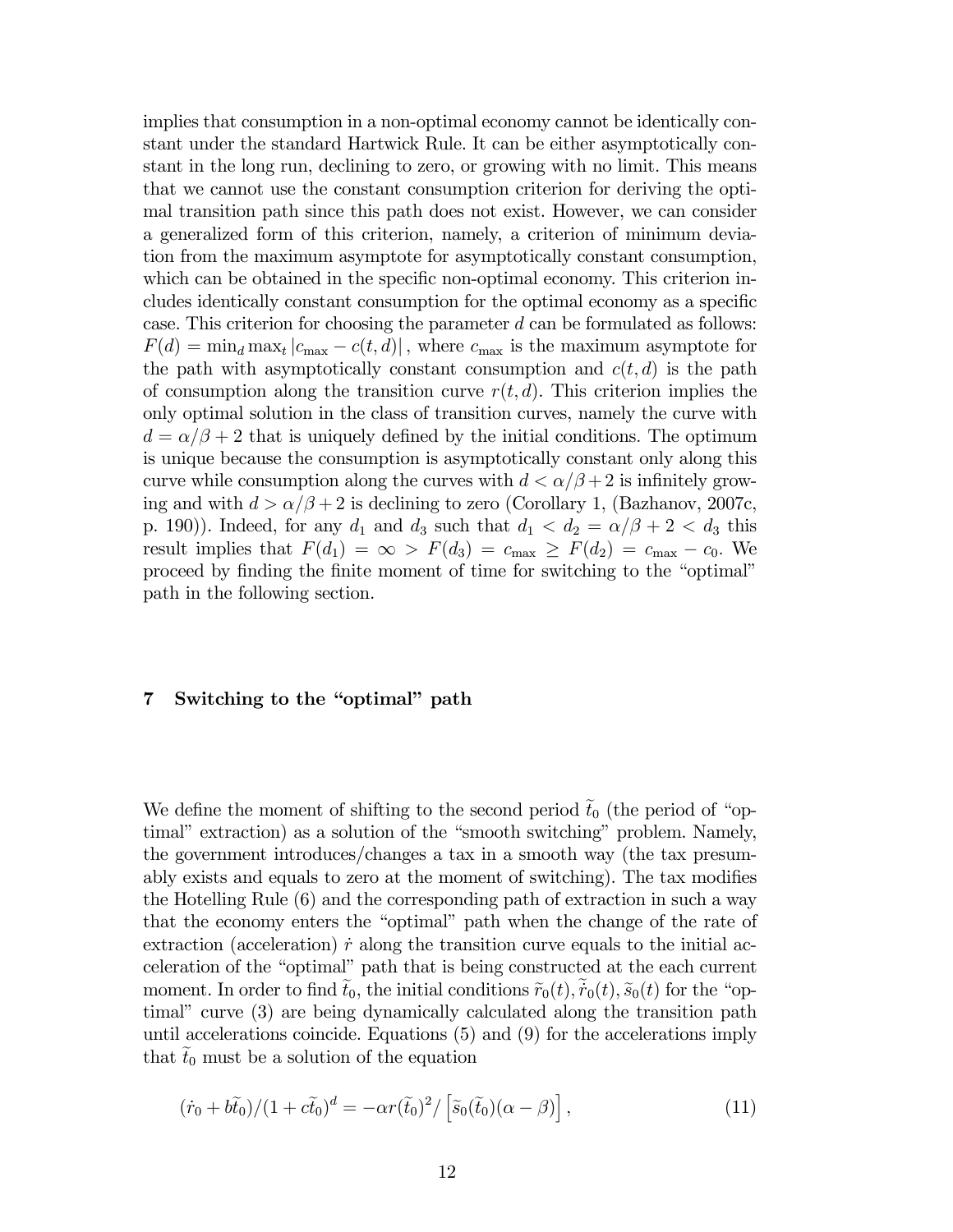where  $r(\tilde{t}_0) = \tilde{r}_{0trans}(\tilde{t}_0)$  is defined by the equation (10) with  $d = \alpha/\beta + 2$  and the rest of the resource  $\tilde{s}_0$  at  $\tilde{t}_0$  is  $\tilde{s}_0(\tilde{t}_0) = s_0 - \int_0^{t_0} r(t)dt$ .

The following propositions show that the finite solution of the equation (11) does not exist.

Proposition 1 Equation (11) has real roots if and only if the parameter d of the transition curve  $(10)$  is such that

$$
d \le \alpha/\beta + 2. \tag{12}
$$

There are two real roots if inequality  $(12)$  is strict and one real root if it holds as an equality.

Proof (Appendix 1).

**Proposition 2** Equation (11) has only one real finite positive root if and only if  $d < \alpha/\beta + 2$ .

# Proof (Appendix 2).

Proposition 2 implies that the transition path, which is optimal with respect to a generalized variant of the constant-consumption criterion, does not give us the opportunity to switch to the "optimal" path in finite time. As an illustration of Proposition 2 we consider an example with the world's oil extraction data.<sup>18</sup> The accelerations of the transition path (10) with  $d = \alpha/\beta + 2$  (left hand side of equation  $(11)$  and dynamically constructed initial accelerations of the "optimal" curve (right hand side of equation (11)) are shown in Fig. 2 a). It can be seen that the residual of equation (11) approaches zero only asymptotically that means that our problem of "smooth switching" in finite time has no solution in this framework

However, according to Proposition 2, there is a set  $^{19}$  of sub-optimal transition paths for "smooth switching" in sub-optimal finite time  $\bar{t}$ . Then in order to choose the unique path from this set we can apply another criterion e.g. minimum of the time of switching  $\bar{t}$  subject to the constraint on the changes in the rates of extraction implied by the restricted rate of substitution between the resource and capital in the form of substitute technology. Assume,

<sup>&</sup>lt;sup>18</sup> Extraction:  $R_0 = 72,486.5$  [1,000 bbl/day]  $\times 365 = 26,457,572$  [1,000 bbl/year] (or 3.6243 bln t/year); reserve:  $S_0 = 2 \times 1,317,447,415$  [1,000 bbl] (or  $2 \times 180.47$  bln t) (Oil & Gas J 2006, 104(47): 20-23.). We use coefficient 1 ton of crude oil  $= 7.3$ barrel and we use  $r_0 = 0.04$  that is close to the average r since 1984. Methodology of estimation of historical values for  $\dot{r}$  is described in (XXXX, 2006).

<sup>&</sup>lt;sup>19</sup> The convergence of integral  $\int_0^\infty r dt$  implies  $d > 3$  therefore a set of solutions to (11) exists iff  $\alpha/\beta + 2 > 3$ .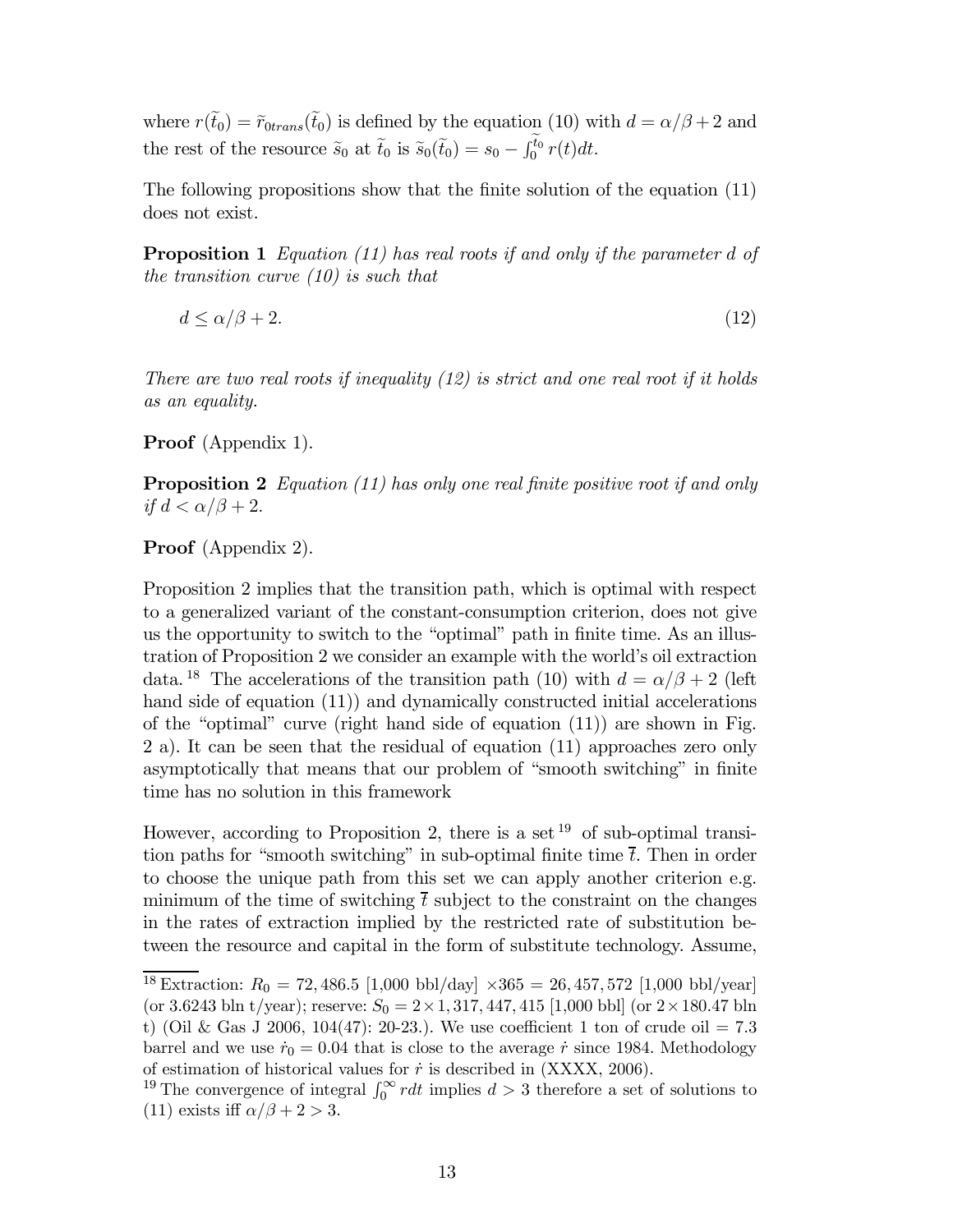

Fig. 2. Changes in extraction rates for the transition path (left hand side of equation (11), dotted line) with a)  $d = \alpha/\beta + 2 = 3.2$ ; b) sub-optimal transition path with  $d = 3.157$ ; the solid line for both cases is a plot of the initial accelerations for the "optimal" path (right hand side of equation (11)), constructed along the transition path.

for the sake of argument, that there exists an interior solution of this problem implying that the minimum duration time for the transition period equals, say to 5 years ( $\bar{t} = 5$ ). This time corresponds to the transition curve with  $d = \alpha/\beta + 1.957 = 3.157$  (given  $\alpha = 0.3$  and  $\beta = 0.25$  (Nordhaus and Boyer,  $2000$ )  $^{20}$ ).

#### 8 Comparison of consumption paths

The Hartwick Rule implies that the consumption path is  $c = q - \dot{k} = (1 - \beta)q$  $= (1-\beta)k^{\alpha}r^{\beta}$ . In our problem  $r(t)$  is a known combination of the transition and the "optimal" paths and  $k(t)$  is an unknown path of capital. We can calculate  $k(t)$  from the equation for the saving rule  $\dot{k} = \beta k^{\alpha} r^{\beta}$  given the estimation of  $k_0$ . From (2) we have  $\dot{q}/q = \beta(\alpha q/k + \dot{r}/r)$  that implies the expression for  $k_0$ , given  $r_0, \dot{r}_0$ , and output percent change  $(\dot{q}/q)_0$ :

$$
k_0 = \left\{ \left[ (\dot{q}/q)_0 / \beta - \dot{r}_0 / r_0 \right] / \left( \alpha r_0^{\beta} \right) \right\}^{1/(\alpha - 1)}.
$$
 (13)

<sup>&</sup>lt;sup>20</sup> According to (Nordhaus and Boyer, 2000, p. 43)  $\beta$  is calibrated on the initial interest rate that in our case equals to 0.065. Note that the obtained value of  $\beta =$ 0.25 is also consistent with the world's average pattern of saving.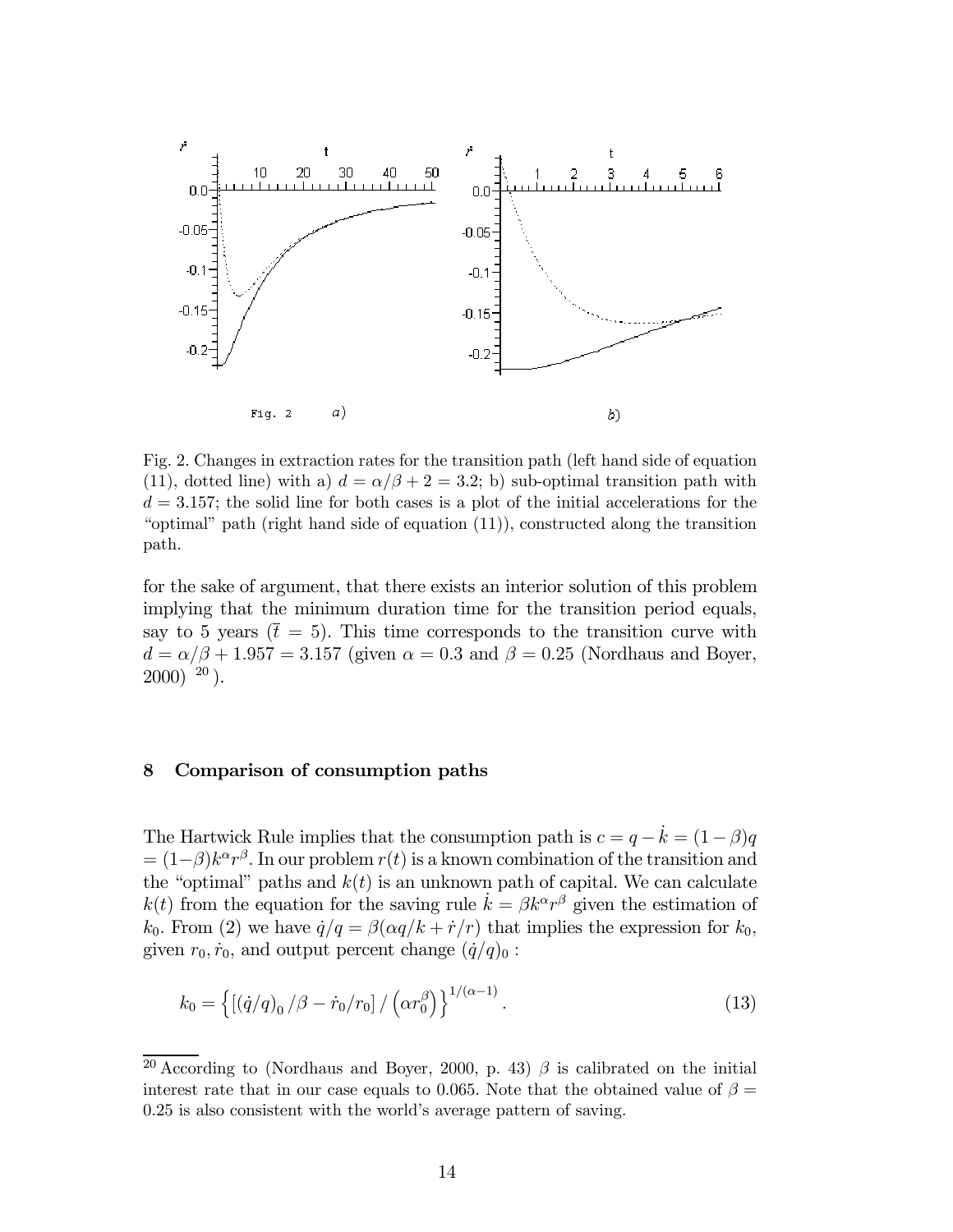

Fig. 3. Switching the extraction from the transition path (dotted line) to the "optimal" path (circles) in the short run (a) and in the long run (b); the economy-linked optimal path is depicted as a solid line.

Using  $(\dot{q}/q)_0 = 0.01905^{21}$  and the values of  $\dot{r}_0$  and  $r_0$  for the world's oil extraction, we have  $k_0 = 14.029$  and  $c_0 = 2.285$  that gives us the paths of consumption along the transition and along the "optimal" paths after the moment of switching. For the economy-linked paths we obtained numerically  $\lambda_1 = 60.11$ . The resulting paths of extraction are depicted in Fig. 3 and the paths of consumption are in Fig. 4.

Note that consumption in the economy-linked program (solid line) is Pareto superior to both consumption paths: the transition (dotted line) and the "optimal" (circles). The economy-linked program follows the same standard Hartwick Rule as is used along the other two paths. The source of unbounded growth in this case and in the case with the transition path in the long run (Fig. 4b) is the specific combination of the phenomena (including government policies) modifying the Hotelling Rule and causing the "non-optimal" (in the sense of constant consumption) pattern of the resource extraction. The transition path, by construction, is also adjusted to the economy but unlike the economy-linked path it does not necessarily imply the quasi-arithmetic growth of consumption. It makes the transition path more flexible with respect to the initial conditions, e.g. it can be used for  $\dot{q}_0 \leq 0$ , while the economy-linked

<sup>&</sup>lt;sup>21</sup> This value of the initial rate of growth of output implies coinciding values of capital at the moment of switching. In an arbitrary economy the value of  $(\dot{q}/q)$ <sup>0</sup> cannot, of course, be that convenient. In this case we have two-dimensional transition problem, where besides the path of extraction, the pattern of saving also must be adjusted during the transition period in order to have "optimal" amount of capital at the moment of switching. In the current paper, for the sake of argument, it is enough to consider only one-dimensional transition problem.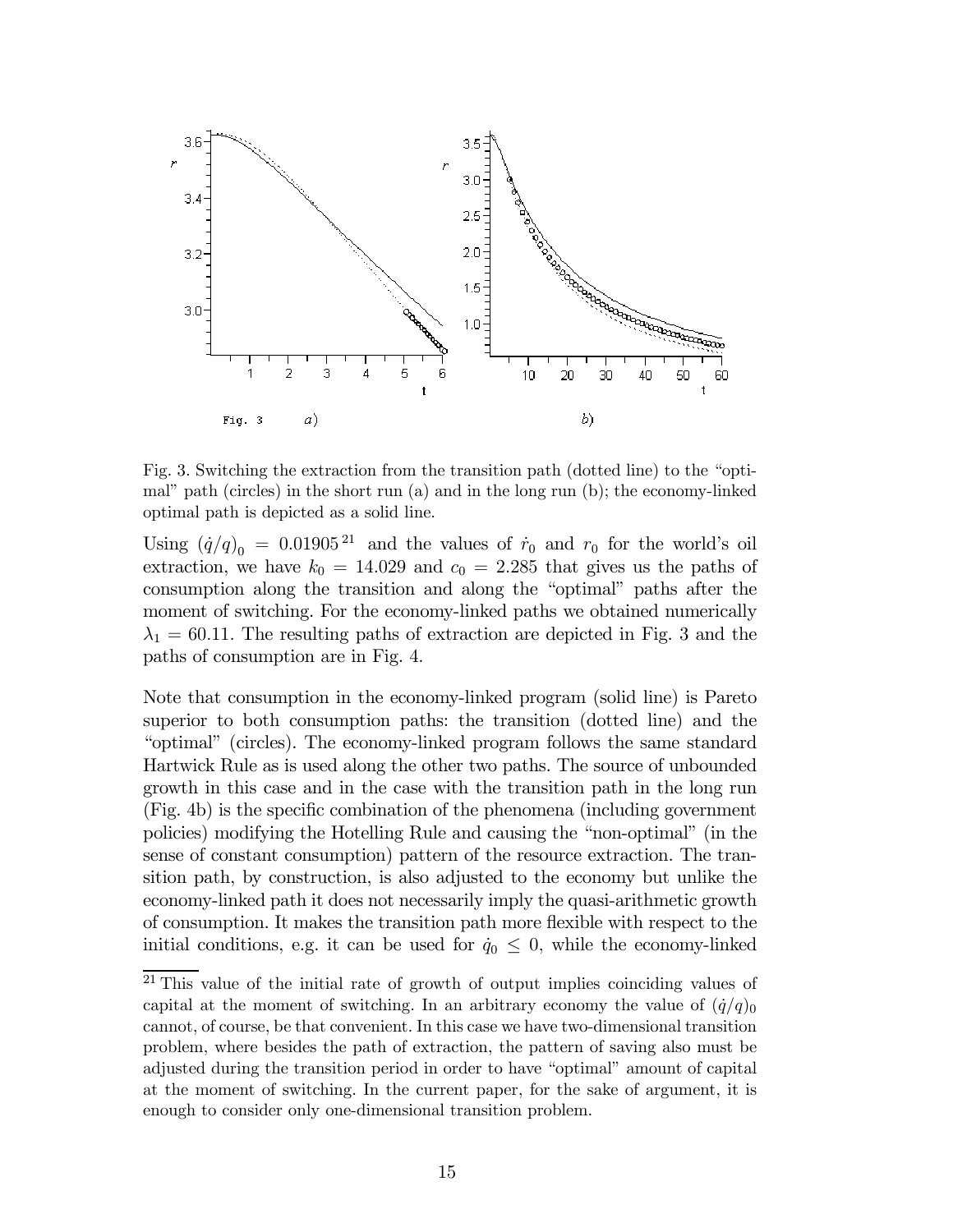

Fig. 4. Consumption along the transition path (dotted line), the "optimal" path (circles), and the economy-linked path (solid line) a) in the short run; b) in the long run.

path does not exist for  $\dot{q}_0 = 0$  and implies unacceptable paths of consumption for  $\dot{q}_0$  < 0. However, the possibility of nonmonotonic consumption that we used as a convenient property of the transition path is a sign of its disadvantage in comparison with the economy-linked path in the case when sustainable growth is possible. Both paths start from the same initial conditions and follow the same saving rule. The only difference between them is that the paths of the Hotelling Rule modifier are different, implying different paths of extraction (Fig. 3). This can be interpreted as less efficient government policy or stronger influence of externalities in the case with the transition path.

The example implies the natural conclusion that the tool (criterion) should be adequate to the specific problem or the preferences should be adjusted to the opportunities. We cannot choose the policy implying the economy-linked path for the transition period since the solution of this problem does not exist. In the same way, we should not use the constant-consumption criterion or some other "not-adjusted" criterion for the specific economy since we can enter a Pareto inferior path. Both these consequences can be considered as unacceptable. The conclusion, of course, does not relate to theoretical investigations developing a general methodology. It means only that the realization of such a methodology in the form of the government's policy should be made consistent with the specific situation.

#### 9 Concluding remarks

A specific economy can enter a Pareto inferior path of consumption if the criterion of its development is "not adjusted to opportunities". In other words, if the criterion has no connections with the initial state of the economy and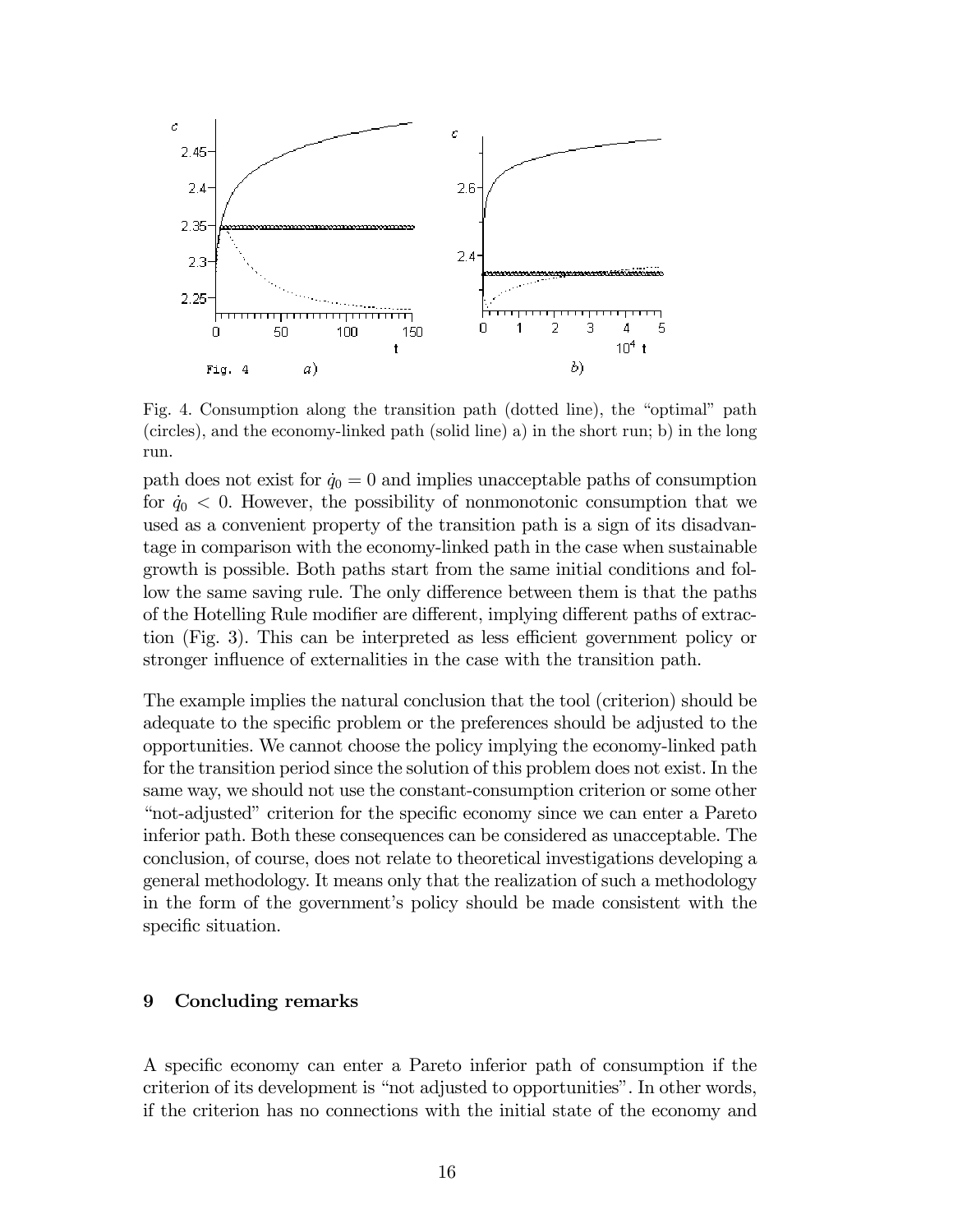with its technological properties.

We have illustrated this result for the Dasgupta-Heal-Solow-Stiglitz (DHSS) model with the constant consumption over time as an example of plausible criterion for sustainable development. We assumed that the initial state of the economy was not consistent with our criterion due to some phenomena expressed in tax/subsidy and modifying the Hotelling Rule in a general form. Namely, the output and the rate of extraction were growing at the initial moment. We also assumed stickiness of extraction and saving; in other words, a restricted rate of substitution between the resource and man-made capital. The expression for the coefficient of stickiness of extraction was obtained by reformulating the Hotelling Rule into the form equivalent to the Newton's Second Law. We think that the assumption of stickiness is plausible when the part of man-made capital, compensating for the shrinking resource, is represented by new technologies (e.g. solar plants), rather than by financial capital in a fund. The stickiness implies the necessity of a transition period in order to adjust the initial state in accord with the criterion. We constructed the transition paths of extraction in a specific class of functions, which allowed the economy to switch to the "optimal" path in finite time. This "transition methodology" is a separate important result of the paper.

We introduced an example of the economy-linked path of extraction that implies sustainable quasi-arithmetic growth of consumption under the standard Hartwick Rule. The path was calibrated on the world's oil extraction data. As a result, the level of consumption along this path was Pareto superior to the consumption along the "optimal" path. Our "optimal" path, of course, can be really optimal when the economy-linked path does not exist i.e. when the specific economy is not growing at the initial moment  $(\dot{q}_0 = 0)$  and the initial set coincides with the one implied by this criterion.

The result specifies for a resource-based economy the claim of Koopmans (1965) that an economy can "adopt an 'optimum' that is open to unanticipated objections" if the criterion (preferences) is not linked to the particularity of the economy. The example, considered in the paper, and the patterns of optimal but unsustainable growth that can be obtained e.g. in the framework of (Stollery, 1998) raise a question of construction of such a criterion, which is consistent with the initial state of the specific economy and which implies corresponding pattern of sustainable consumption. For example, we can use an approach of linking a criterion offered in (Bazhanov, 2007c) on the example of the generalized maximin in a form of  $\dot{c}^{\gamma}c^{1-\gamma} = \overline{U} = const$  that implies quasi-arithmetic growth  $c(t) = c_0(1 + \varphi t)^\gamma$ , where  $\varphi = (\overline{U}/c_0)^{1/\gamma}/\gamma$ . Parameters of this criterion should be consistent with the initial state and imply optimal and sustainable pattern of growth for the specific economy. There is also a question about technical possibility for an economy to adjust its initial conditions in order to catch up to a criterion implying such a pattern of sus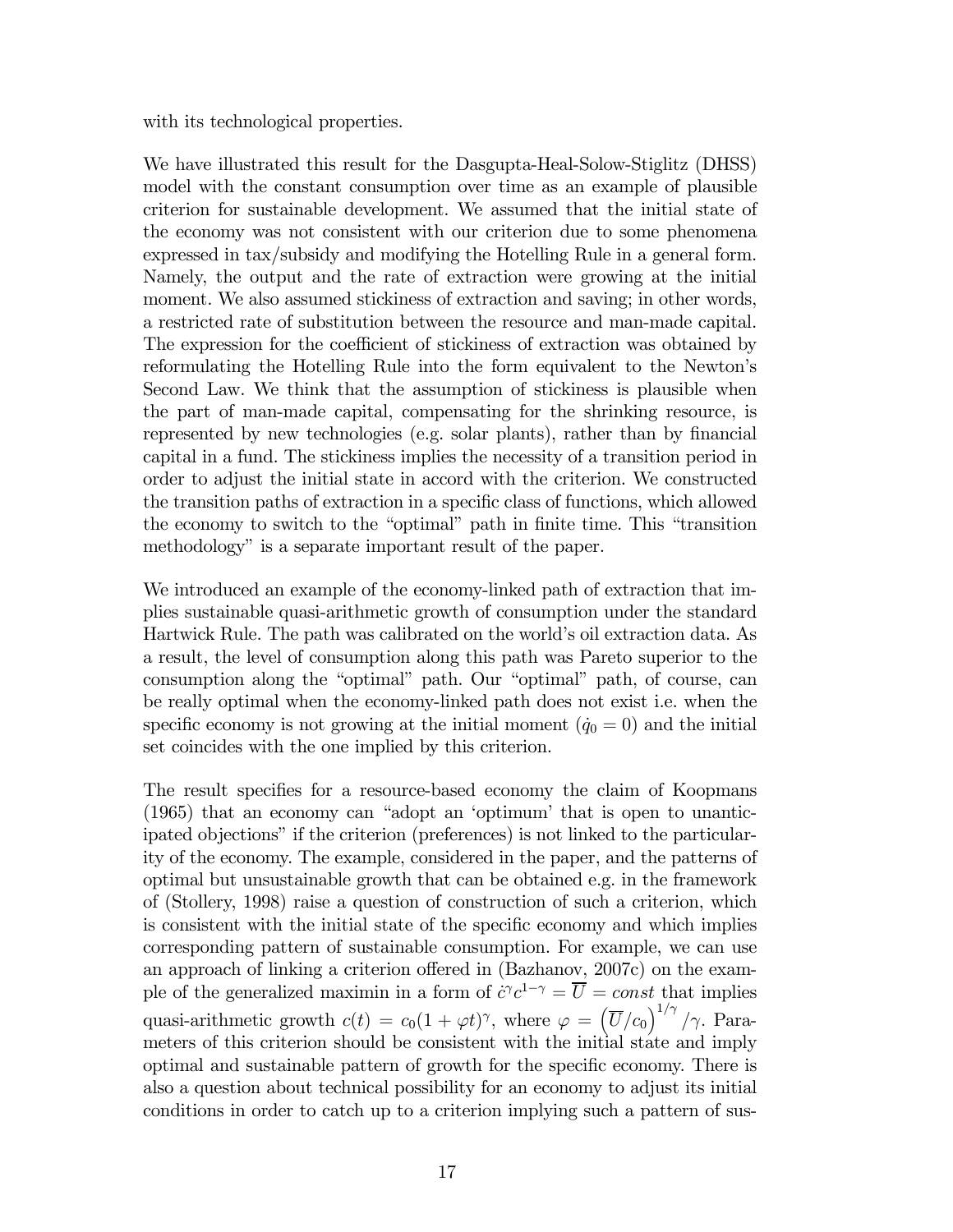tainable growth that the economy cannot "afford" at the current moment. We think that these problems deserve a separate investigation.

#### 10 Acknowledgments

An earlier version of the paper was presented at the 41st Annual Meeting of the Canadian Economic Association. I am grateful to the participants of this event, to John M. Hartwick, Cees Withagen, and Maurice J. Roche for very useful comments and advice.

## 11 Appendix A (Proof of Proposition 1)

In order to proof the main statement of Proposition 1 we will state some auxiliary facts that we will formulate as

**Lemma 1** The rational curve of extraction  $(10)$  is such that

- a)  $s_0 = \frac{r_0 p_0}{c(d-2)}$ ;
- b) the rest of the resource  $s(\bar{t})$  along this curve at  $\bar{t} \geq 0$  is

$$
s(\overline{t}) = s_0 - \int_0^{\overline{t}} r(t)dt = \frac{r_0}{c(d-2)} \frac{p_0 + p_1 \overline{t}}{(1 + c\overline{t})^{d-2}} = s_0 \frac{1 + \frac{p_1 \overline{t}}{p_0}}{(1 + c\overline{t})^{d-2}},
$$

where  $p_0 = 1 + \frac{b_r}{c(d-3)}$ ,  $p_1 = \frac{b_r(d-2)}{d-3}$  $\frac{(d-2)}{d-3}$ ;

 $r_0 = r(0)$  – the initial rate of extraction,  $s_0$  – the initial stock;

 $b_r = b_r(d)$ ,  $c = c(d)$ , and d are the parameters of the curve (10).

**Proof** a) By the construction of  $r(t)$  and since  $d > 3$  we have

$$
\frac{s_0}{r_0} = \int_0^\infty (1+ct)^{1-d} dt + b_r \int_0^\infty t(1+ct)^{1-d} dt = \frac{1}{c(d-2)} \left[ 1 + \frac{b_r}{c(d-3)} \right]
$$

$$
= \frac{p_0}{c(d-2)}.
$$

b) By direct calculations we have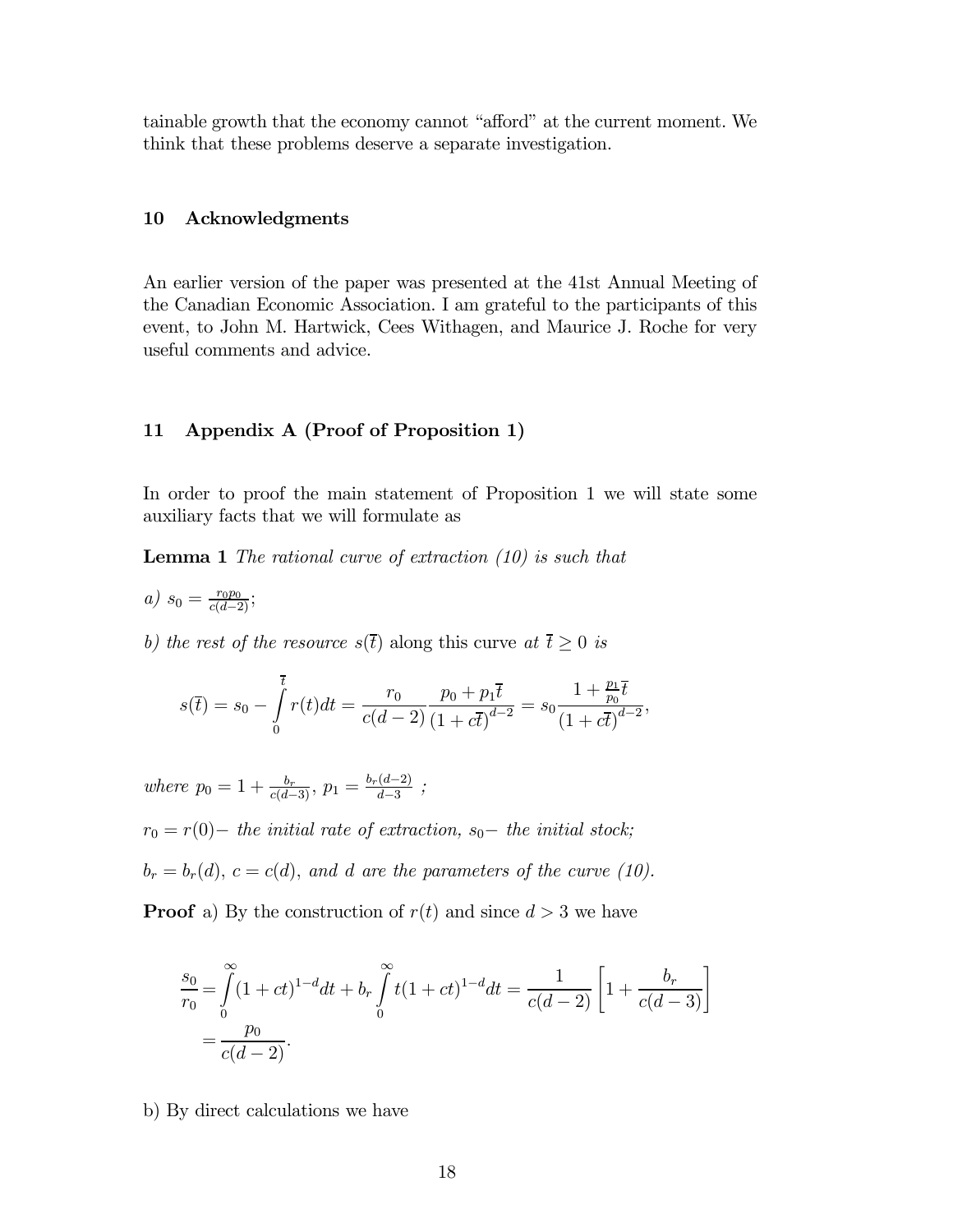$$
s(\bar{t}) = s_0 - \int_0^{\bar{t}} r(t)dt
$$
  
=  $s_0 - r_0 \left[ \frac{1}{c(d-2)} \left\{ 1 - (1 + c\bar{t})^{2-d} \right\} + b_r I(\bar{t}) \right],$  (14)

where

$$
I(\overline{t}) = \frac{1}{c^2} \left\{ \frac{1}{d-3} \left[ 1 - (1 + c\overline{t})^{3-d} \right] - \frac{1}{d-2} \left[ 1 - (1 + c\overline{t})^{2-d} \right] \right\}
$$
  
\n
$$
= \frac{1}{c^2 (d-2) (d-3)}
$$
  
\n
$$
\times \left\{ (d-2) \left[ 1 - (1 + c\overline{t}) (1 + c\overline{t})^{2-d} \right] - (d-3) \left[ 1 - (1 + c\overline{t})^{2-d} \right] \right\}
$$
  
\n
$$
= \frac{1}{c^2 (d-2) (d-3)}
$$
  
\n
$$
\times \left\{ (1 + c\overline{t})^{2-d} \left[ (d-3) - (d-2) (1 + c\overline{t}) \right] + (d-2) - (d-3) \right\}
$$
  
\n
$$
= \frac{1}{c^2 (d-2) (d-3)} \left\{ 1 - \frac{1 + (d-2) c\overline{t}}{(1 + c\overline{t})^{d-2}} \right\}.
$$

Then the bracket  $[\cdot]$  in (14) is

$$
[\cdot] = \frac{1}{c(d-2)} \times \left\{ \frac{(1+c\overline{t})^{d-2}-1}{(1+c\overline{t})^{d-2}} \right\} + \frac{b_r}{c^2(d-2)(d-3)} \left\{ \frac{(1+c\overline{t})^{d-2}-1-(d-2)\overline{c\overline{t}}}{(1+c\overline{t})^{d-2}} \right\}
$$
  
= 
$$
\frac{1}{c(d-2)(1+\overline{c\overline{t})^{d-2}} \times \left\{ \left(1+\frac{b_r}{c(d-3)}\right)(1+c\overline{t})^{d-2} - \left(1+\frac{b_r}{c(d-3)}\right) - \frac{b_r(d-2)}{(d-3)}\overline{t} \right\}
$$
  
= 
$$
\frac{1}{c(d-2)} \left\{ p_0 - \frac{p_0 + p_1\overline{t}}{(1+c\overline{t})^{d-2}} \right\}.
$$

Then (14) can be rewritten as follows:

$$
s(\overline{t}) = s_0 - \frac{r_0}{c(d-2)} \left\{ p_0 - \frac{p_0 + p_1 \overline{t}}{\left(1 + c \overline{t}\right)^{d-2}} \right\}.
$$

Using the result of case a) we have

$$
s(\overline{t}) = \frac{r_0}{c(d-2)} \frac{p_0 + p_1 \overline{t}}{(1 + c\overline{t})^{d-2}} = s_0 \frac{1 + \frac{p_1}{p_0} \overline{t}}{(1 + c\overline{t})^{d-2}}
$$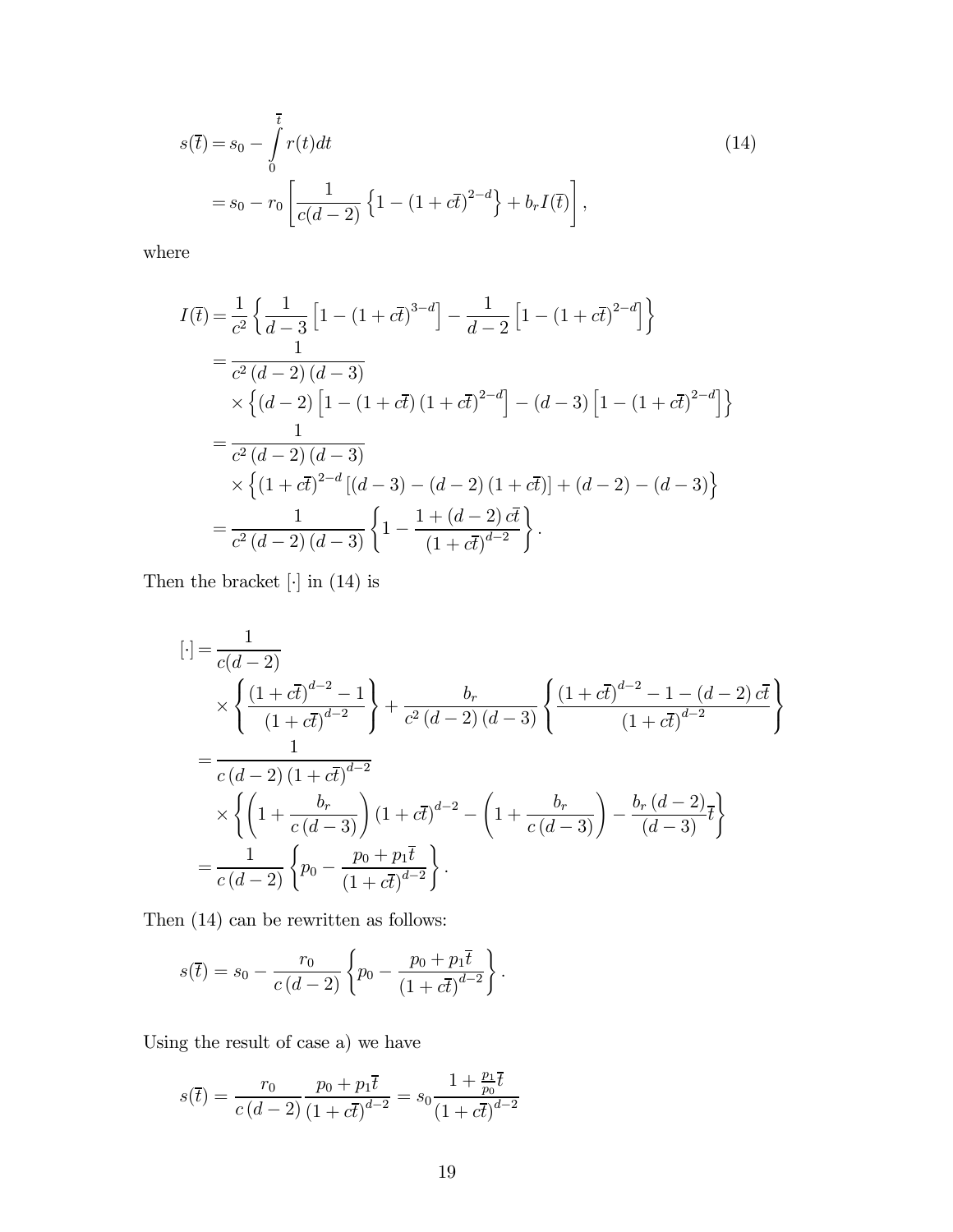or the assertion of case b).

**Proof of Proposition 1.** We will show that the equation defining the moment  $\tilde{t}_0$  of "smooth switching" to the "optimal" curve

$$
\frac{\dot{r}_0 + b\tilde{t}_0}{(1 + c\tilde{t}_0)^d} = -\frac{\alpha r^2(\tilde{t}_0)}{\tilde{s}_0(\tilde{t}_0)(\alpha - \beta)}
$$
(A.1)

has real roots if and only if parameter d of the rational curve  $(10)$  is such that

$$
d\leq \frac{\alpha}{\beta}+2
$$

and that there are two real roots if the last inequality is strict and one real root if it holds as an equality.

Substituting for  $r(\tilde{t}_0)$  and multiplying both sides of (A.1) by  $(1 + c\tilde{t}_0)^d$  we have

$$
\dot{r}_0 + b\tilde{t}_0 = -\frac{\alpha r_0^2}{\tilde{s}_0(\tilde{t}_0)(\alpha - \beta)} \frac{\left(1 + b_r \tilde{t}_0\right)^2}{\left(1 + c\tilde{t}_0\right)^{d-2}}.
$$

Applying assertion b) of Lemma 1 it can be written as

$$
\dot{r}_0 + b\tilde{t}_0 = -\frac{\alpha r_0^2}{s_0(\alpha - \beta)} \frac{\left(1 + b_r \tilde{t}_0\right)^2}{\left(1 + \frac{p_1}{p_0} \tilde{t}_0\right)}
$$

that means that the moment of "smooth switching"  $\tilde{t}_0$  is a solution of quadratic equation

$$
\left(\dot{r}_0 + b\tilde{t}_0\right)\left(1 + \frac{p_1}{p_0}\tilde{t}_0\right) + \frac{\alpha r_0^2}{s_0(\alpha - \beta)}\left(1 + b_r\tilde{t}_0\right)^2 = 0
$$

or

$$
\lambda_2 \tilde{t}_0^2 + \lambda_1 \tilde{t}_0 + \lambda_0 = 0,\tag{A.2}
$$

where  $\lambda_2 = b \frac{p_1}{p_0}$  $\frac{p_1}{p_0} + \frac{b_r^2 \alpha r_0^2}{s_0(\alpha - \beta)}, \ \lambda_1 = \frac{p_1}{p_0}$  $\frac{p_1}{p_0}\dot{r}_0 + b + \frac{2b_r\alpha r_0^2}{s_0(\alpha-\beta)}, \ \lambda_0 = \dot{r}_0 + \frac{\alpha r_0^2}{s_0(\alpha-\beta)}.$  This equation has at least one real root (two if inequality is strict) if and only if  $D = \lambda_1^2 - 4\lambda_2\lambda_0 \geq 0$ , where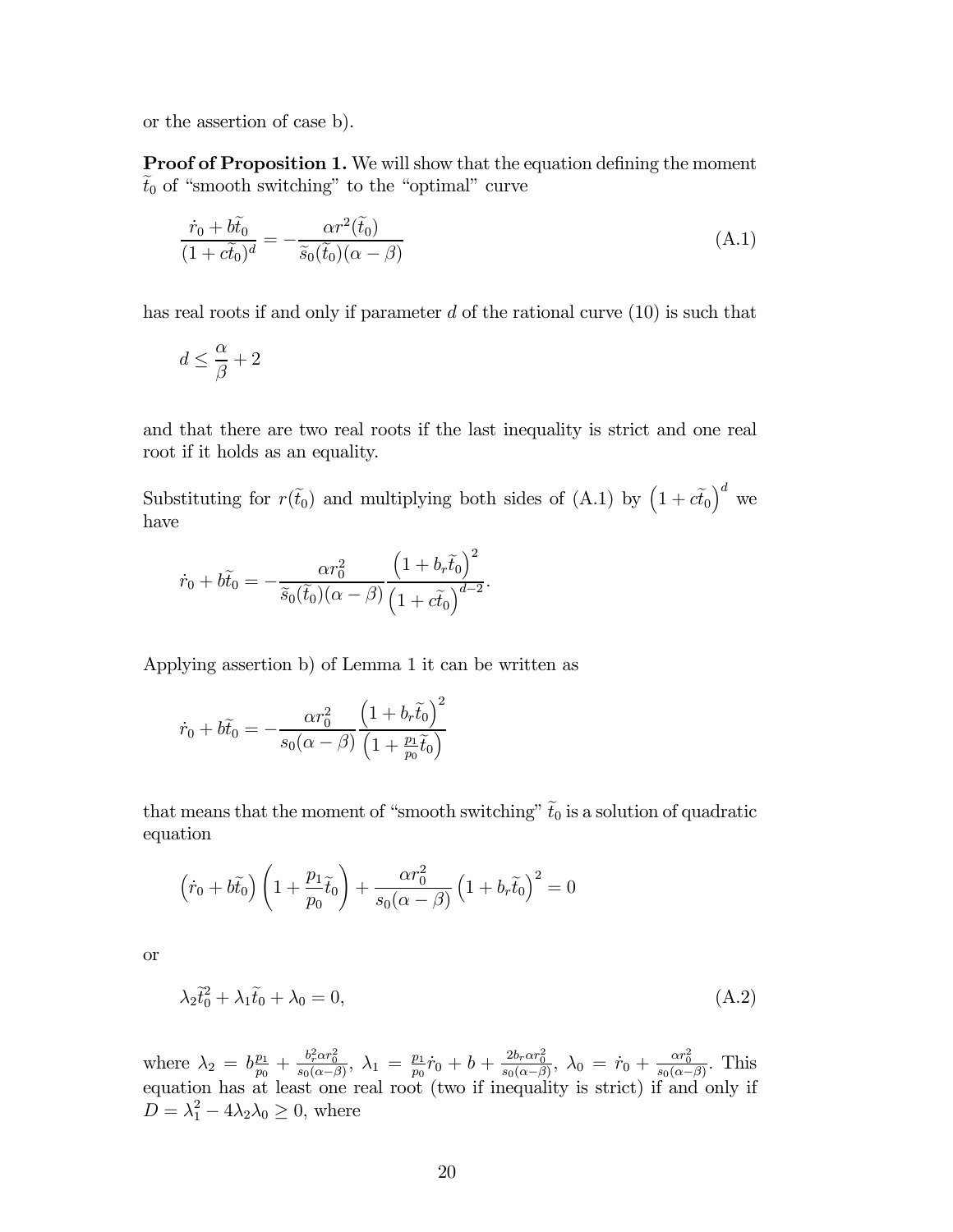$$
\lambda_1^2 = \frac{1}{s_0^2(\alpha - \beta)^2} \times \left\{ \left( \frac{p_1}{p_0} \dot{r}_0 + b \right)^2 s_0^2 (\alpha - \beta)^2 + 4b_r \alpha r_0^2 \left( \frac{p_1}{p_0} \dot{r}_0 + b \right) s_0 (\alpha - \beta) + 4b_r^2 \alpha^2 r_0^4 \right\}, \lambda_2 \lambda_0 = \frac{1}{s_0^2 (\alpha - \beta)^2} \times \left\{ b \frac{p_1}{p_0} \dot{r}_0 s_0^2 (\alpha - \beta)^2 + s_0 (\alpha - \beta) \left[ b_r^2 \alpha r_0^2 \dot{r}_0 + b \frac{p_1}{p_0} \alpha r_0^2 \right] + b_r^2 \alpha^2 r_0^4 \right\}.
$$

Cancelling like terms and multiplying by  $s_0(\alpha - \beta) > 0$  we can write our condition as  $D \geq 0$  where

$$
\widetilde{D} = s_0(\alpha - \beta) \left[ \left( \frac{p_1}{p_0} \dot{r}_0 + b \right)^2 - 4b \frac{p_1}{p_0} \dot{r}_0 \right] + 4 \left[ b_r \alpha r_0^2 \left( \frac{p_1}{p_0} \dot{r}_0 + b \right) - b_r^2 \alpha r_0^2 a_0 - b \frac{p_1}{p_0} \alpha r_0^2 \right].
$$

Note that the first bracket  $[\cdot]$  in this expression is

$$
\left(\frac{p_1}{p_0}\dot{r}_0+b\right)^2-4b\frac{p_1}{p_0}\dot{r}_0=\left(\frac{p_1}{p_0}\dot{r}_0-b\right)^2
$$

and the second bracket is

$$
\left[b_r \alpha r_0^2 \left(\frac{p_1}{p_0}\dot{r}_0 + b\right) - b_r^2 \alpha r_0^2 \dot{r}_0 - b\frac{p_1}{p_0} \alpha r_0^2\right] = \alpha r_0^2 \left(\frac{p_1}{p_0} - b_r\right) \left(b_r \dot{r}_0 - b\right).
$$

Then the condition of the root existence is

$$
\widetilde{D} = s_0(\alpha - \beta) \left(\frac{p_1}{p_0}\dot{r}_0 - b\right)^2 + 4\alpha r_0^2 \left(\frac{p_1}{p_0} - b_r\right) (b_r \dot{r}_0 - b) \ge 0 \tag{A.3}
$$

where

$$
\frac{p_1}{p_0}\dot{r}_0 - b = c(d-2)r_0b_r + \dot{r}_0 \frac{b_r(d-2)}{d-3} \frac{c(d-3)}{c(d-3) + b_r}
$$

$$
= 2b_r c(d-2)r_0 \left[ \frac{c(d-2) + \frac{\dot{r}_0}{r_0}}{2c(d-2) + \frac{\dot{r}_0}{r_0}} \right],
$$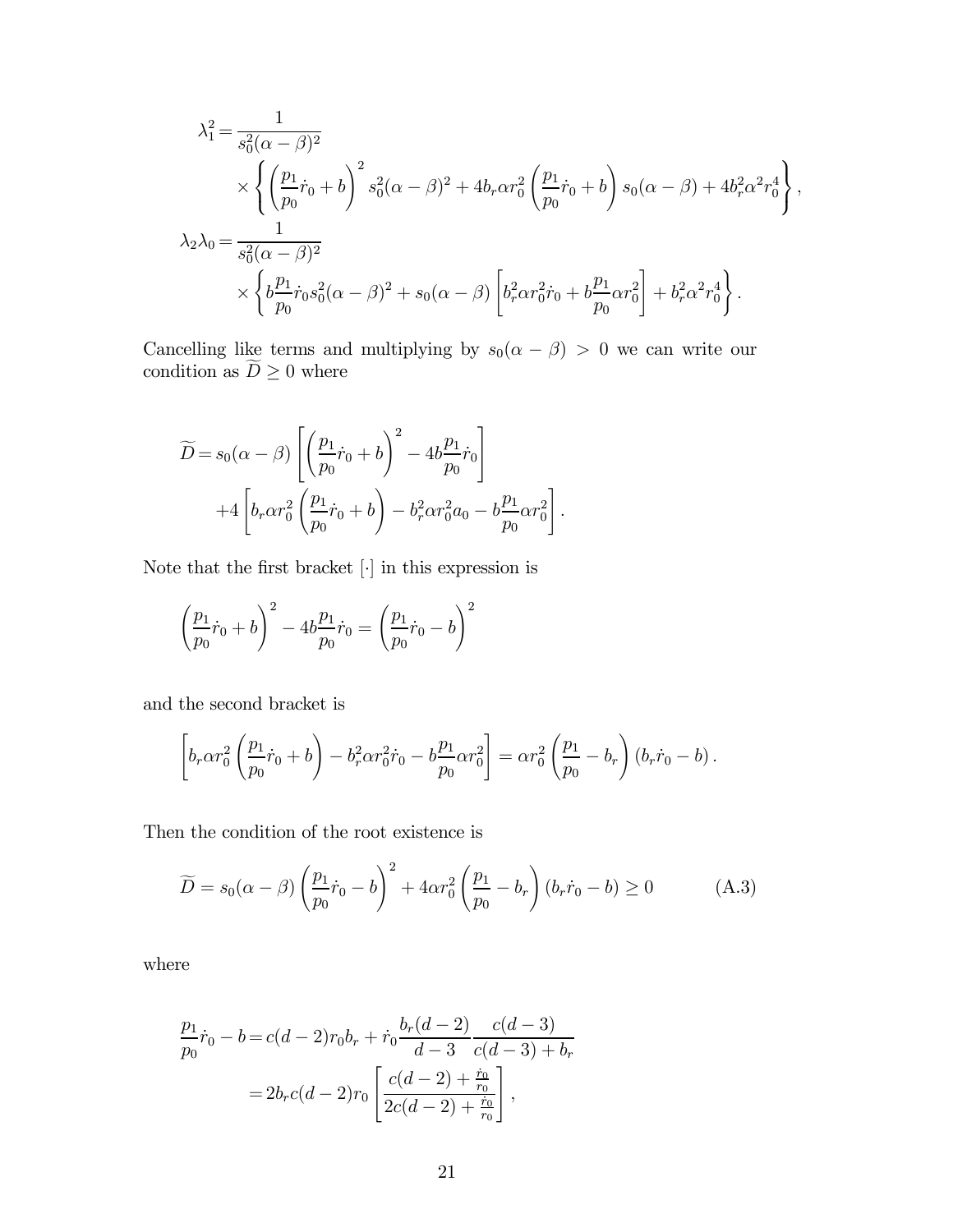$$
\frac{p_1}{p_0} - b_r = \frac{b_r(d-2)}{d-3} \frac{c(d-3)}{c(d-3) + b_r} - b_r = b_r \left[ \frac{c(d-2)}{c(d-3) + b_r} - 1 \right]
$$

$$
= -b_r \left[ \frac{c(d-2) + \frac{\dot{r}_0}{r_0}}{2c(d-2) + \frac{\dot{r}_0}{r_0}} \right],
$$

$$
b_r \dot{r}_0 - b = b_r \dot{r}_0 + b_r c(d-2) r_0 = b_r r_0 \left[ c(d-2) + \frac{\dot{r}_0}{r_0} \right].
$$

Substituting for these expressions in  $(A.3)$  we obtain

$$
\widetilde{D} = s_0(\alpha - \beta)4b_r^2c^2(d - 2)^2r_0^2 \left[ \frac{c(d - 2) + \frac{\dot{r}_0}{r_0}}{2c(d - 2) + \frac{\dot{r}_0}{r_0}} \right]^2
$$
\n
$$
\geq 4\alpha r_0^3 b_r^2 \left[ \frac{c(d - 2) + \frac{\dot{r}_0}{r_0}}{2c(d - 2) + \frac{\dot{r}_0}{r_0}} \right] \left[ c(d - 2) + \frac{\dot{r}_0}{r_0} \right]
$$

or

$$
\frac{s_0(\alpha - \beta)c^2(d - 2)^2}{2c(d - 2) + \frac{\dot{r}_0}{r_0}} \ge \alpha r_0.
$$

Substituting for  $s_0$  (Lemma 1, a)) into the LHS we have

$$
\frac{p_0 c(d-2)}{2c(d-2) + \frac{\dot{r}_0}{r_0}} \ge \frac{\alpha}{\alpha - \beta}
$$

and substituting for  $p_0$  we obtain

$$
\frac{(d-2)}{(d-3)} \frac{2c(d-2) + \frac{\dot{r}_0}{r_0}}{2c(d-2) + \frac{\dot{r}_0}{r_0}} \ge \frac{\alpha}{\alpha - \beta}
$$

or  $1 - \frac{\beta}{\alpha} \ge 1 - \frac{1}{d-2}$ . The last expression gives us  $\frac{1}{d-2} \ge \frac{\beta}{\alpha}$  $\frac{\beta}{\alpha}$  or  $d \leq \frac{\alpha}{\beta} + 2$ .

## 12 Appendix B (Proof of Proposition 2)

We will show that the equation defining the moment  $\tilde{t}_0$  of "smooth switching" to the "optimal" curve

$$
\frac{\dot{r}_0 + b\tilde{t}_0}{(1 + c\tilde{t}_0)^d} = -\frac{\alpha r^2(\tilde{t}_0)}{\tilde{s}_0(\tilde{t}_0)(\alpha - \beta)}
$$
(B.1)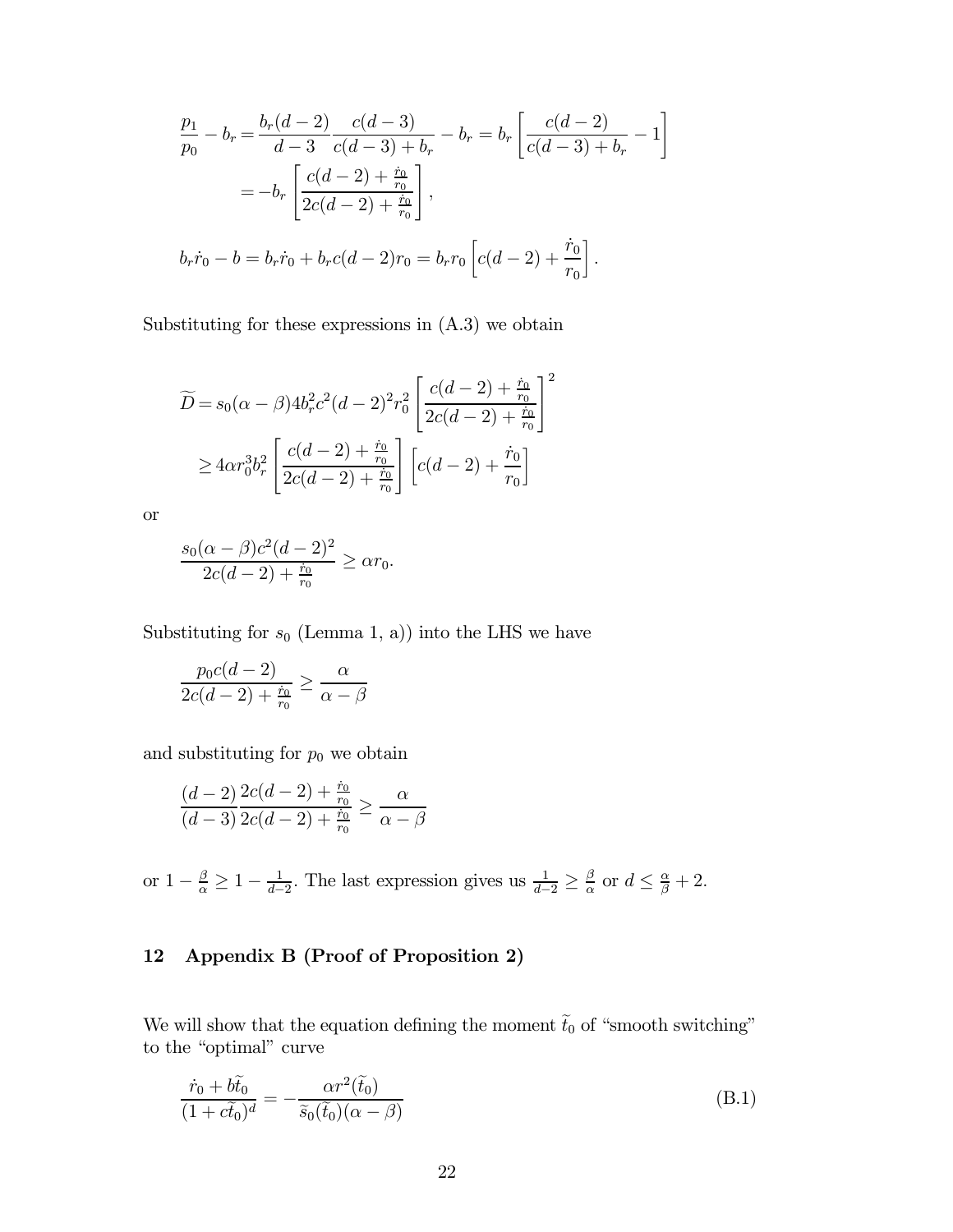has only one real finite positive root if and only if  $d < \frac{\alpha}{\beta} + 2$ .

It was shown in Appendix A that equation (B.1) is equivalent to the quadratic equation (A.2) that (see Lemma 1) is equivalent to equation

$$
\mu_2 \tilde{t}_0^2 + \mu_1 \tilde{t}_0 + \mu_0 = 0,\tag{B.2}
$$

where 
$$
\mu_2 = bp_1 + \frac{b_r^2 r_0 \alpha c(d-2)}{\alpha - \beta}
$$
,  $\mu_1 = p_1 \dot{r}_0 + bp_0 + \frac{2b_r r_0 \alpha c(d-2)}{\alpha - \beta}$ ,  $\mu_0 = \dot{r}_0 p_0 + \frac{r_0 \alpha c(d-2)}{\alpha - \beta}$ .

Substituting for  $b, p_0, p_1$ , and reorganizing, we have

$$
\mu_2 = -b_r c(d-2)r_0 \frac{b_r(d-2)}{d-3} + \frac{b_r^2 r_0 \alpha c(d-2)}{\alpha - \beta}
$$

$$
= \frac{b_r^2 r_0 c(d-2)}{(\alpha - \beta)(d-3)} [\beta(d-2) - \alpha].
$$

Note that in our formulation of the problem the multiplier  $b_r^2 r_0 c(d-2) / [( \alpha - \beta)(d-3) ]$ in the last formula is always positive since  $d > 3$ ,  $\alpha > \beta$ ,  $r_0 > 0$ ,  $\dot{r}_0 > 0$  and it follows  $c > 0$ . Then the sign of  $\mu_2$  is defined by the sign of  $\beta(d-2) - \alpha$ . Namely,  $\mu_2$  is negative when  $d < \frac{\alpha}{\beta} + 2$ , positive when  $d > \frac{\alpha}{\beta} + 2$ , and zero when  $d = \frac{\alpha}{\beta} + 2$ .

Coefficient  $\mu_1$  is

$$
\mu_1 = \frac{b_r(d-2)}{d-3}\dot{r}_0 - b_r c(d-2)r_0 \left(1 + \frac{b_r}{c(d-3)}\right) + \frac{2b_r r_0 \alpha c(d-2)}{\alpha - \beta}
$$

$$
= b_r(d-2) \left[\frac{\dot{r}_0 - 2r_0 c(d-2) - \dot{r}_0}{d-3} + \frac{2r_0 \alpha c}{\alpha - \beta}\right].
$$

Finally we have  $\mu_1 = 2b_r r_0 c(d-2) \left[ \frac{\alpha}{\alpha - \beta} - \frac{d-2}{d-3} \right]$ . Note that  $b_r$  is also positive in our formulation (because of the growing rate of extraction in the neighborhood of  $t = 0$ ). Then the sign of  $\mu_1$  like the sign of  $\mu_2$  is completely defined by the same expression  $\beta(d-2) - \alpha$ . It can be shown that  $\mu_0 > 0$  for  $a_0 > 0$ . The peak of parabola (B.2) is defined by equation

$$
t^* = -\frac{\mu_1}{2\mu_2} = -\frac{2b_r r_0 c(d-2) \left[\beta(d-2) - \alpha\right]}{2b_r^2 r_0 c(d-2) \left[\beta(d-2) - \alpha\right]} = -\frac{1}{b_r} < 0.
$$

Hence, our parabola is convex for  $d < \frac{\alpha}{\beta} + 2$  and has only one positive finite root. With  $d \to \frac{\alpha}{\beta} + 2 - 0$  parabola degenerates into a positive constant and the root goes to infinity.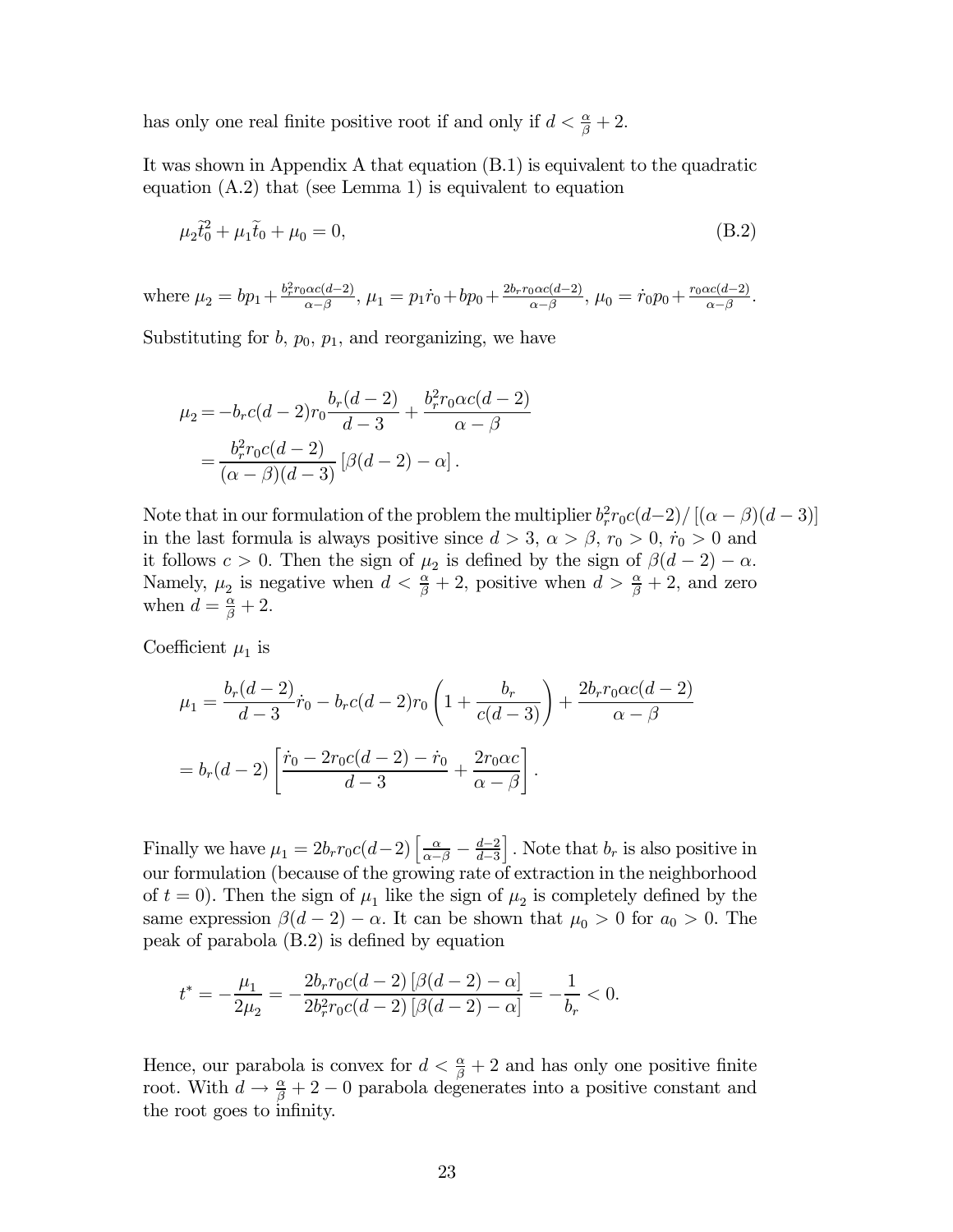#### 13 Appendix C

The condition of nonsmooth change in extraction (8) without losing consumption implies for our production function

$$
\Delta c = (1 - \beta) \left[ \left( k_0 + \dot{k}_0 t \right)^{\alpha} \left( r_0 + \dot{r}_0 t \right)^{\beta} - \left( k_0 + k_1(t) \right)^{\alpha} \left( r_0 + \dot{r}_1 t \right)^{\beta} \right] = 0.
$$

It follows  $\left[\left(k_0+k_1(t)\right)/\left(k_0+\dot{k}_0t\right)\right]^\alpha=\left[\left(r_0+\dot{r}_0t\right)/\left(r_0+\dot{r}_1t\right)\right]^\beta$  or  $\left[1+\left(k_{1}(t)-\dot{k}_{0}t\right)/\left(k_{0}+\dot{k}_{0}t\right)\right]^{\alpha}=\left[1+\left(\dot{r}_{0}-\dot{r}_{1}\right)t/\left(r_{0}+\dot{r}_{1}t\right)\right]^{\beta}$ 

that gives us  $k_1(t) = \dot{k}_0 t + \left\{ \left[1 + (\dot{r}_0 - \dot{r}_1) t / (r_0 + \dot{r}_1 t) \right]^{\beta/\alpha} - 1 \right\} (k_0 + \dot{k}_0 t).$ 

Note, that the path of "compensating" capital is already nonlinear:  $k(t)$  =  $(k_0 + k_0t)$   $[1 + (\dot{r}_0 - \dot{r}_1)t/(r_0 + \dot{r}_1t)]^{\beta/\alpha}$  and it dominates the pattern of capital that was before the shift in extraction since the bracket  $[\cdot] > 1$  for  $t \in (0, dt)$ . The "new" investment rule must be

$$
\dot{k}(t) = \dot{k}_1(t)
$$
  
=  $\dot{k}_0 [1 + (\dot{r}_0 - \dot{r}_1) t / (r_0 + \dot{r}_1 t)]^{\beta/\alpha}$   
+  $({\beta}/{\alpha}) (k_0 + \dot{k}_0 t) [1 + (\dot{r}_0 - \dot{r}_1) t / (r_0 + \dot{r}_1 t)]^{\beta/\alpha - 1} (\dot{r}_0 - \dot{r}_1) r_0 / (r_0 + \dot{r}_1 t)^2$ 

or

$$
\dot{k}_1(t) = \left[1 + (\dot{r}_0 - \dot{r}_1) t / (r_0 + \dot{r}_1 t)\right]^{\beta/\alpha - 1} \times \left\{ \left[1 + (\dot{r}_0 - \dot{r}_1) t / (r_0 + \dot{r}_1 t)\right] \dot{k}_0 + (\beta/\alpha) \left(k_0 + \dot{k}_0 t\right) (\dot{r}_0 - \dot{r}_1) r_0 / (r_0 + \dot{r}_1 t)^2 \right\}.
$$

This gives us that  $\dot{k}_1(0) = \dot{k}_0 + (\beta/\alpha)k_0 (\dot{r}_0 - \dot{r}_1)/r_0 > \dot{k}_0$  and then  $\dot{k}_1(0)/k_0$  $k_0/k_0 = (\beta/\alpha)(\dot{r}_0/r_0 - \dot{r}_1/r_0) > 0$  that is the "additional" rate of investment at  $t = 0$ , which must compensate for the loss of consumption due to the nonsmooth shift in extraction.

#### References

- [1] Asheim, G.B., Buchholz, W., Hartwick J.M., Mitra T., Withagen C., 2007. Constant savings rates and quasi-arithmetic population growth under exhaustible resource constraints. J. Environ. Econ. Manage. 53, 213-229.
- [2] Bazhanov, A.V., 2006. Variatsionnye printsipy modelirovaniya v resursnoj economike (Variation principles for modeling in resource economics). Vestnik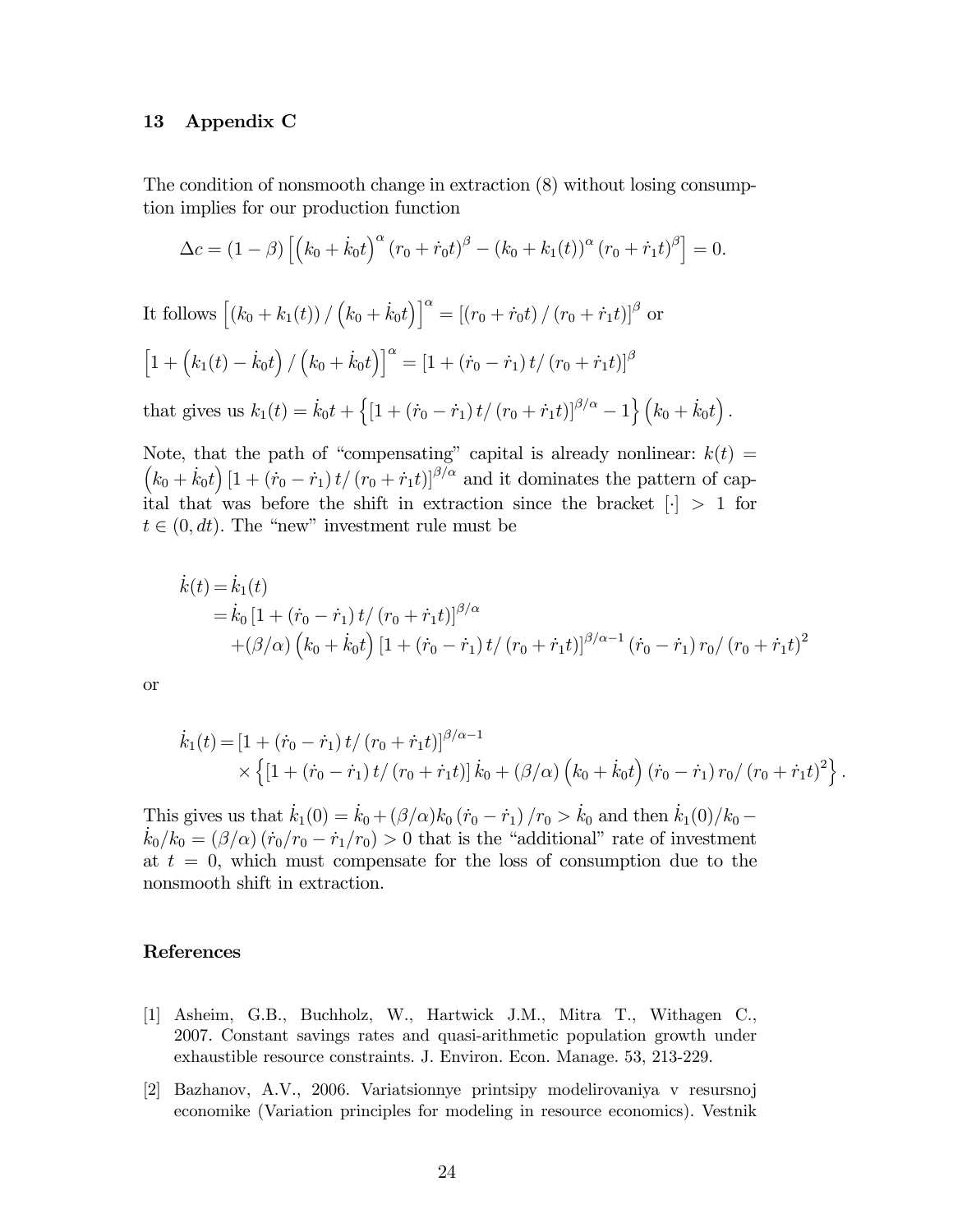DVO RAN 6, 5-13. Available at: http://mpra.ub.uni-muenchen.de/1309/ (in Russian).

- [3] Bazhanov, A.V., 2007a. The peak of oil extraction and a modified maximin principle. MPRA Paper No. 2019. In: Proceedings of the International Conference "Comparative Institution and Political Economy: Theoretical, Experimental, and Empirical Analysis", Waseda University, Tokyo, pp. 99-128. Available at: http://mpra.ub.uni-muenchen.de/2019/
- [4] Bazhanov, A.V., 2007b. The peak of oil extraction and consistency of the government's short- and long-run policies. MPRA Paper No. 2507. Presented at the Seminar of School of Economics, Seoul National University, Seoul. Available at: http://mpra.ub.uni-muenchen.de/2507/
- [5] Bazhanov, A.V., 2007c. The transition to an oil contraction economy. Ecol. Econ. 64, 186-193.
- [6] Brander, J.A., 2007. Viewpoint: Sustainability: Malthus revisited? Can. J. Econ. 40, 1-38.
- [7] Caillaud, B., Guesnerie, R., Rey, P. et al., 1988. Government intervention in production and incentives theory: a review of recent contributions. RAND J. Econ. 19, 1-26.
- [8] Dasgupta, P., Heal, G., 1974. The optimal depletion of exhaustible resources. Rev. Econ. Stud. 41, 3-28.
- [9] Dasgupta, P., Heal, G., 1979. Economic theory and exhaustible resources. Cambridge University Press, Cambridge.
- [10] Davis, G.A., Cairns, R.D., 1999. Valuing petroleum reserves using current net price. Econ. Inquiry 37, 295-311.
- [11] Gaudet, G., 2007. Natural resource economics under the rule of Hotelling. Can. J. Econ. 40, 1033-1059.
- [12] Grimaud, A., Rouge, L., 2005. Polluting non-renewable resources, innovation, and growth: welfare and environmental policy. Resource Energy Econ. 27, 109- 129.
- [13] Hamilton, K., Ruta, G., Tajibaeva, L., 2006. Capital accumulation and resource depletion: A Hartwick Rule counterfactual. Environ. Resource Econ. 34, 517- 533.
- [14] Hartwick, J.M., 1977. Intergenerational equity and the investing of rents from exhaustible resources. Amer. Econ. Rev. 67, 972-974.
- [15] Karp, L., Livernois, J., 1992. On efficiency-inducing taxation for a nonrenewable resource monopolist. J. Public Econ. 49, 219-239.
- [16] Koopmans, T.C., 1965. On the concept of optimal economic growth. In: Pontificiae Academiae Scientiarum scripta varia, 28, 225-300.